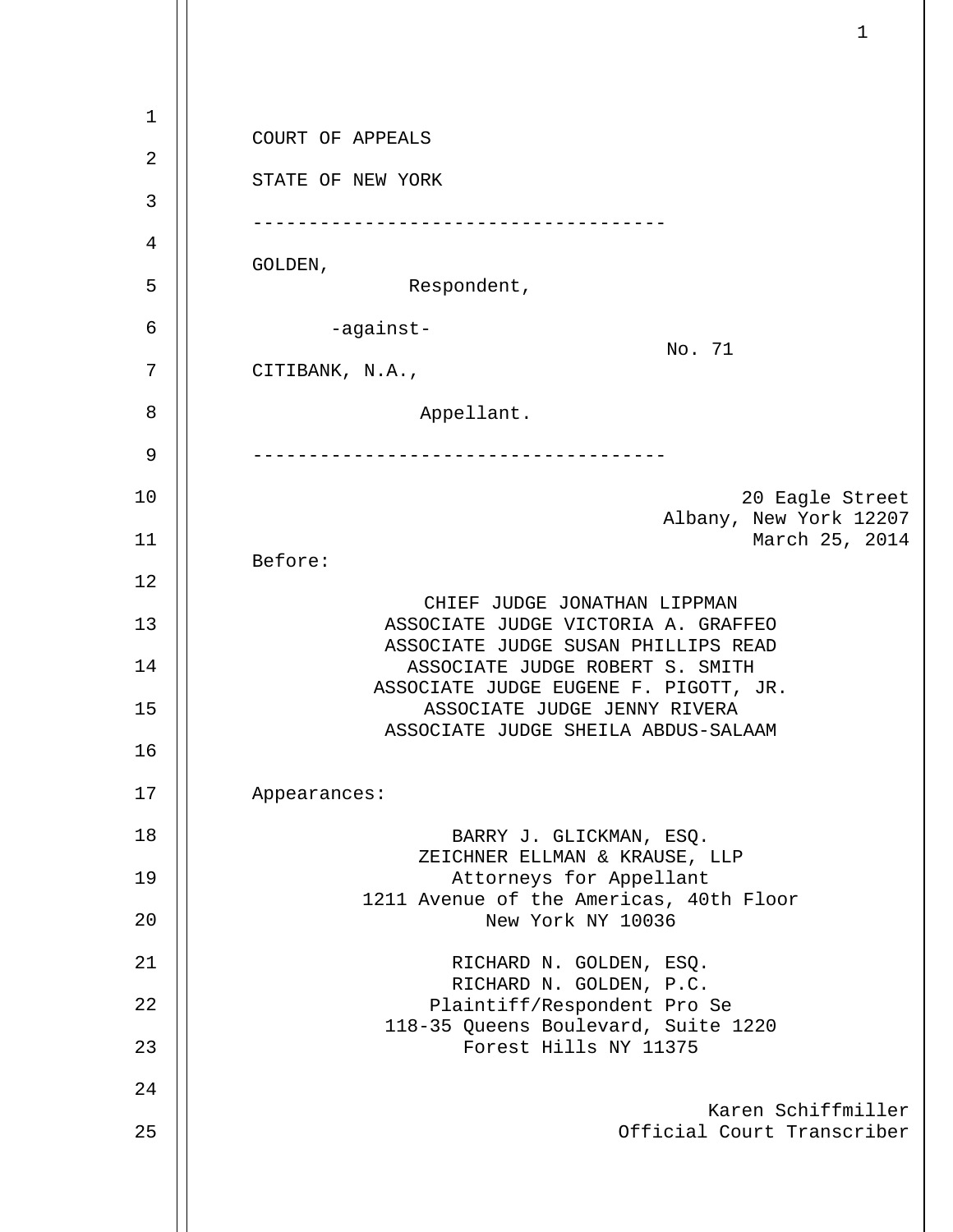1 2 3 4 5 6 7 8 9 10 11 12 13 14 15 16 17 18 19 20 21 22 23 24 25 CHIEF JUDGE LIPPMAN: Number 71? (Pause) CHIEF JUDGE LIPPMAN: Go ahead. Do you - - - you have any - - - you want rebuttal time? MR. GLICKMAN: Two minutes, please, Judge. CHIEF JUDGE LIPPMAN: Two minutes, sure, go ahead. MR. GLICKMAN: May it please the court, I'm Barry Glickman. I'm a partner at Zeichner, Ellman & Krause, attorneys for defendant/appellant Citibank, N.A. CHIEF JUDGE LIPPMAN: Counsel, let me ask you a question? MR. GLICKMAN: Yes. CHIEF JUDGE LIPPMAN: Isn't this the most basic principle that when  $a - -$  you go into  $a -$ a layperson goes into the bank, and gets a bank check, that they can count on that check. Isn't that  $a - - -$ MR. GLICKMAN: No. CHIEF JUDGE LIPPMAN: No, that's not a basic prin - - - MR. GLICKMAN: No. CHIEF JUDGE LIPPMAN: So the average person is wrong if they think when they go into the bank,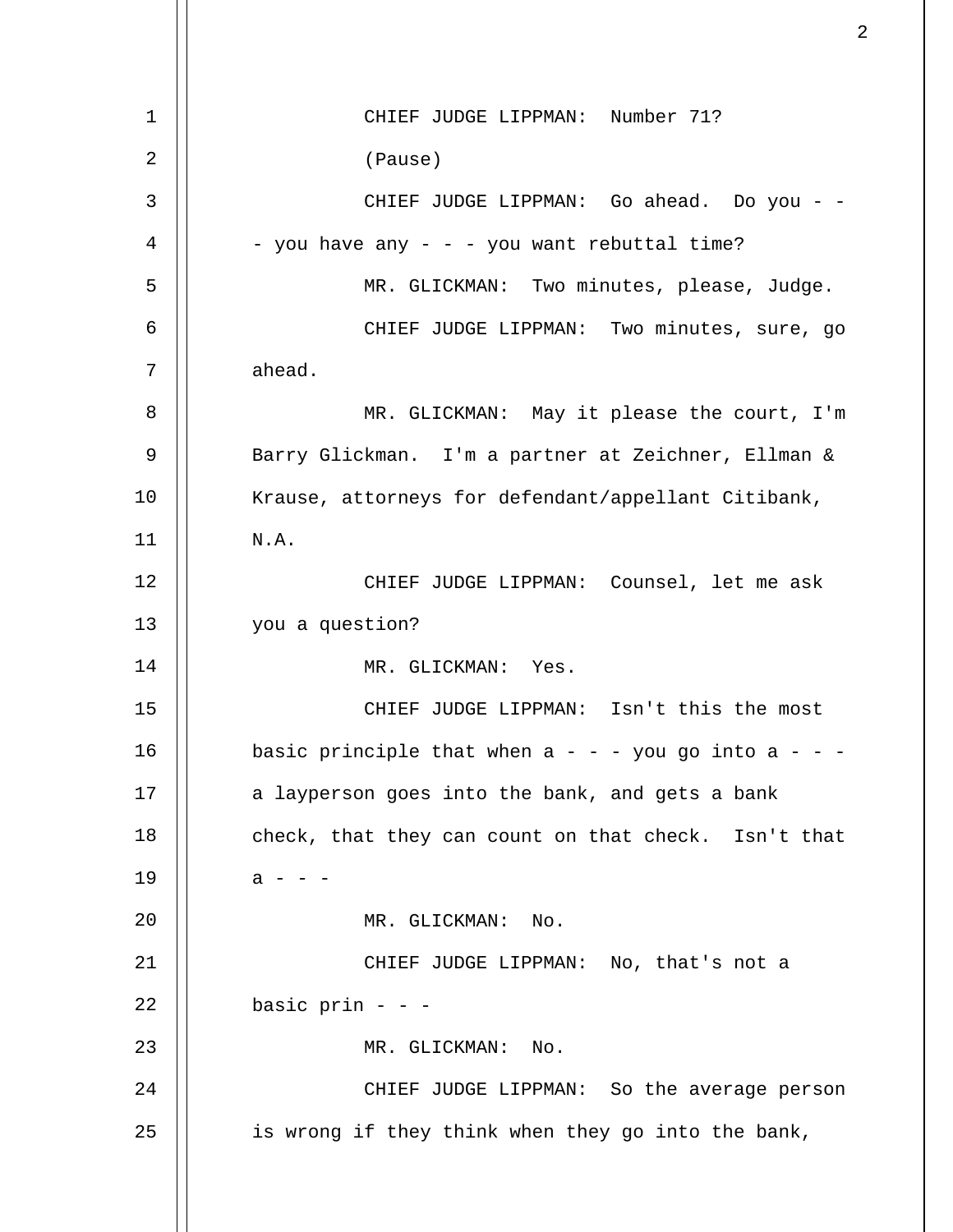1 2 3 4 5 6 7 8 9 10 11 12 13 14 15 16 17 18 19  $2.0$ 21 22 23 24 25 this is almost the equivalent of cash. This is  $-$  this is why often when you're making a major transaction, you know, you're told by whoever it is that you're dealing with, I'll only deal with a cashier's check from the bank. They all don't understand what  $- -$  - what those checks are? MR. GLICKMAN: Sadly, you know, the law is arcane. CHIEF JUDGE LIPPMAN: Sadly for who? MR. GLICKMAN: Sadly the law is arcane. But the law is the law, and you form  $-$  -JUDGE PIGOTT: Do you charge for this check? MR. GLICKMAN: I'm sorry? JUDGE PIGOTT: In other words, if I come into your bank, and say I want a cashier's check for 300,000 dollars, do I have to pay for the check? MR. GLICKMAN: Perhaps. JUDGE ABDUS-SALAAM: There's a fee, yeah. MR. GLICKMAN: Perhaps. JUDGE PIGOTT: Do you know? I mean, if - -- is there consideration for you issuing a check that says this is Citibank behind it? MR. GLICKMAN: Oh, between - - - as between the  $-$  -  $-$  the purchaser and the bank?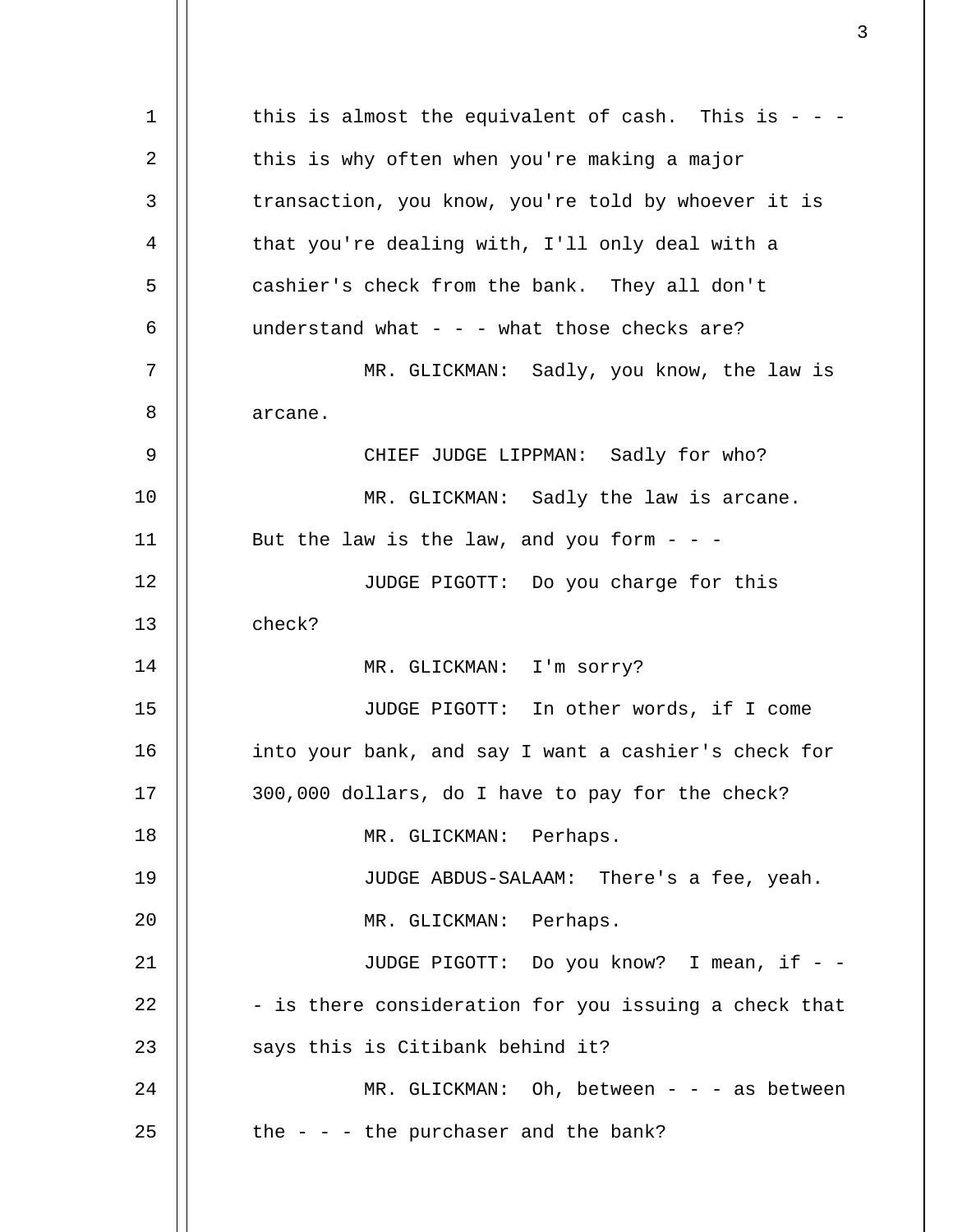| 1              | JUDGE PIGOTT: It's a money order, right?               |
|----------------|--------------------------------------------------------|
| $\overline{2}$ | MR. GLICKMAN: There could be, under the                |
| 3              | appropriate circumstances. There may not be.           |
| 4              | JUDGE PIGOTT: Well, you're saying it like,             |
| 5              | what difference does - - - like what difference does   |
| 6              | it make? My - - - my thought is that - - - that when   |
| 7              | you get a cashier's check, or when you get a money     |
| 8              | order, generally speaking it's pretty good.            |
| 9              | MR. GLICKMAN: But the consideration is,                |
| 10             | that we're talking about here, is as between the       |
| 11             | plaintiff, who is not a holder in due course, and the  |
| 12             | bank. We're not talking about consideration passing    |
| 13             | from the purchaser, the bank's depositor - - -         |
| 14             | JUDGE PIGOTT: Well, I am. That's why I'm               |
| 15             | asking the question.                                   |
| 16             | MR. GLICKMAN: $-$ - $-$ of the cashier's               |
| 17             | check.                                                 |
| 18             | JUDGE PIGOTT: It just seems to me that if              |
| 19             | there's something special about this. If $I - - - i f$ |
| 20             | I go to Citibank and I'm not a depositor, and I say I  |
| 21             | want a cashier's check, you're going to tell me I got  |
| 22             | to get - - - come up with $300,000$ dollars cash.      |
| 23             | You're not going to rely on my bank account, right?    |
| 24             | MR. GLICKMAN: Well, $I - - - I'm$ also going           |
| 25             | to tell if you are $-$ - $-$ if you are in a mission   |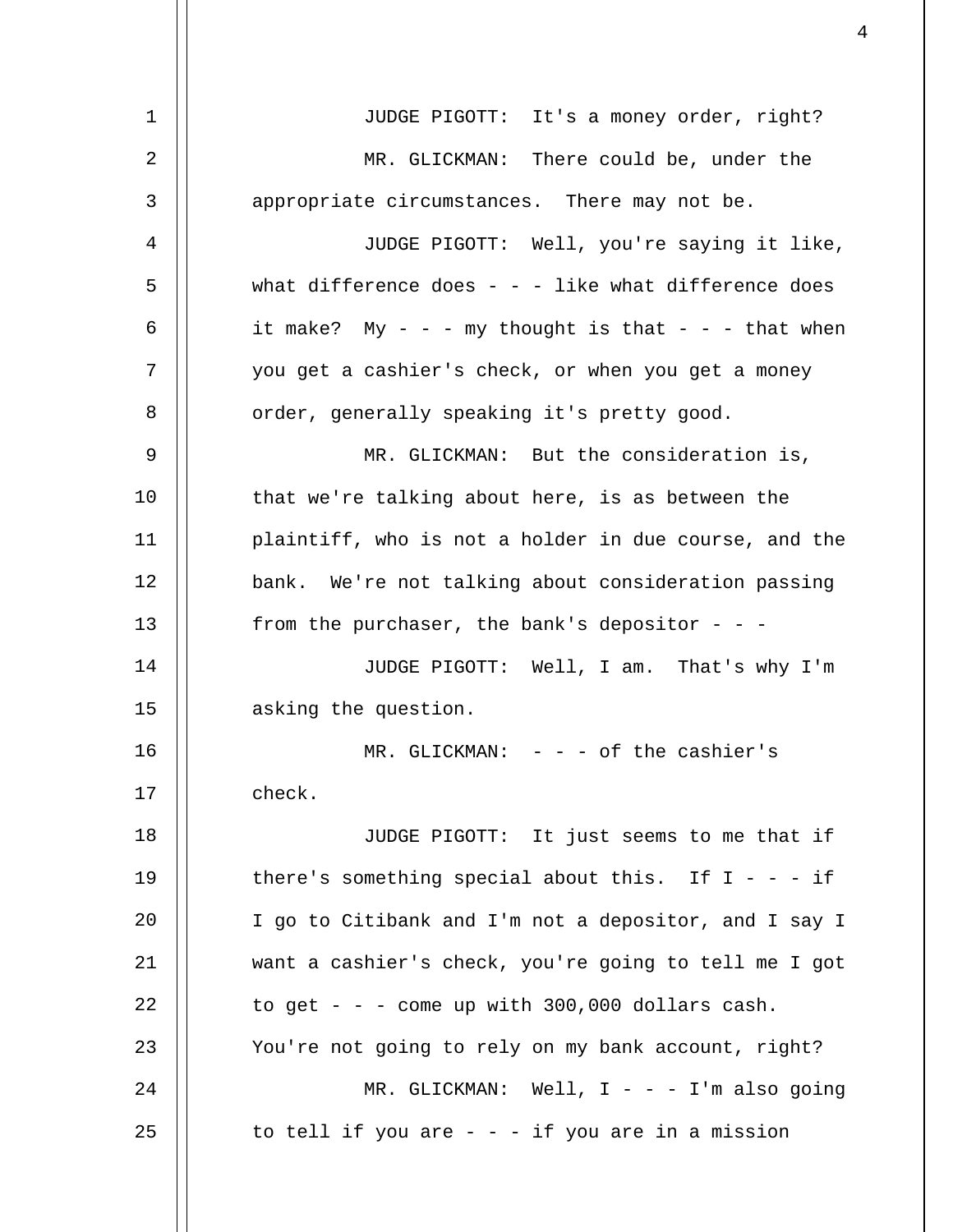1 2 3 4 5 6 7 8 9 10 11 12 13 14 15 16 17 18 19  $2.0$ 21 22 23 24 25 critical situation, and this is one of the items we address in our brief, you don't want to do a personal check; you don't even want to do a cashier's check. You do a wire transfer. And the fact is, as this court recognized in Greenberg Trager several years ago, that there are situations  $- -$ JUDGE PIGOTT: Some of us. MR. GLICKMAN: Some of us, yes. But - - - but there are situations in which there's going to be a stuckee, and by the way, I think what we're talking about here  $- -$ CHIEF JUDGE LIPPMAN: It's not the bank who - - - it's not the bank who's the stuckee, huh?  $MR. GLICKMAN: No, because here, we - -$ JUDGE GRAFFEO: What - - - what did this attorney do wrong? Did this attorney do anything wrong? Mr. Goldman? MR. GLICKMAN: Did the attorney do anything wrong? JUDGE GRAFFEO: Yes. MR. GLICKMAN: Well, as we point out, there are  $-$  -  $-$  there are bar -  $-$ JUDGE GRAFFEO: He went in and asked  $-$  -  $$ he went in and asked for the check. MR. GLICKMAN: No, no. The attorney didn't

 $\sim$  5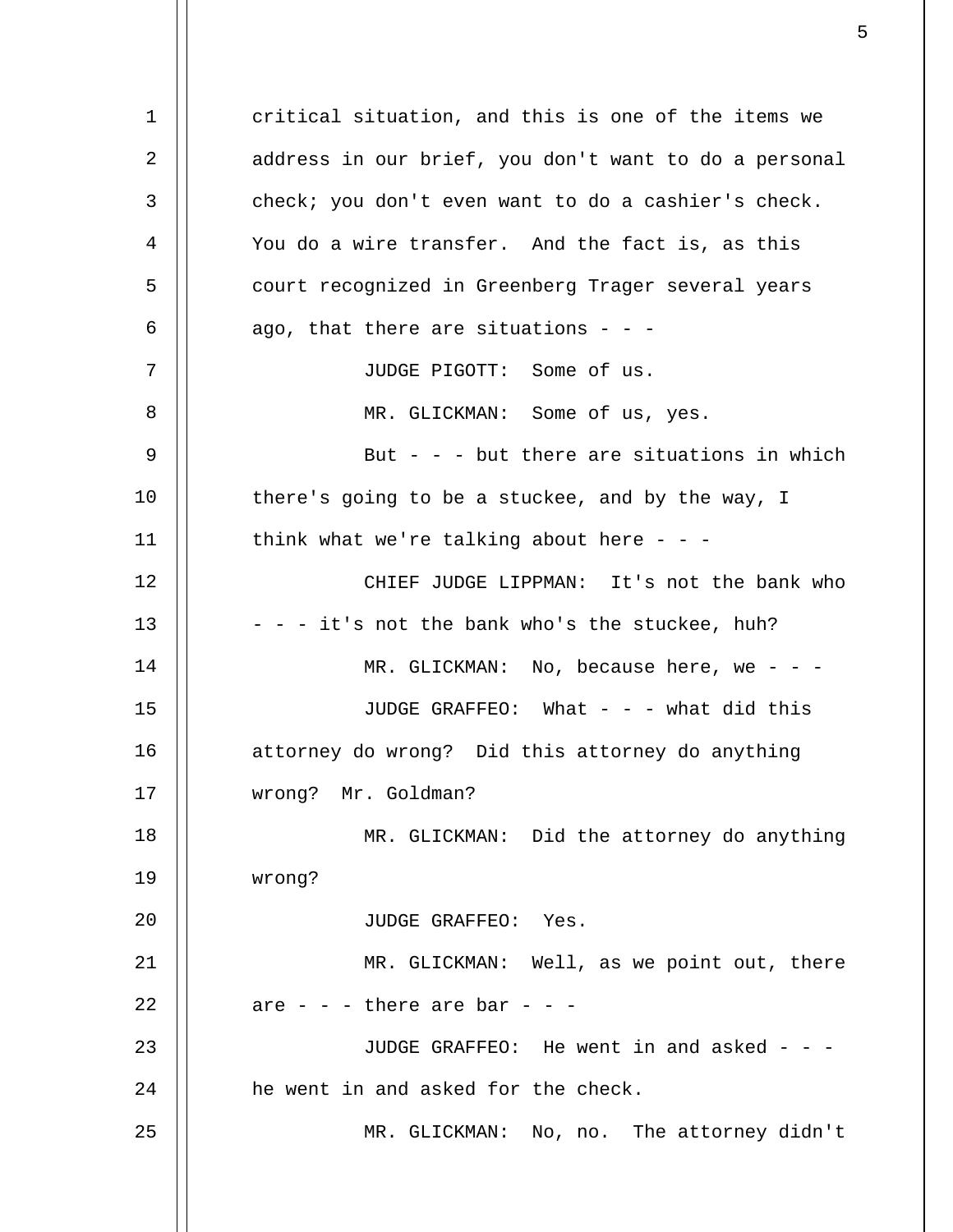1 2 3 4 5 6 7 8 9 10 11 12 13 14 15 16 17 18 19 20 21 22 23 24 25 ask for the check. That's the whole point. The check was payable to the order of the attorney as attorney. He was an escrow agent. JUDGE GRAFFEO: Right, right. MR. GLICKMAN: If these are funds - - -JUDGE RIVERA: And he deposited - - - MR. GLICKMAN:  $- -$  - then he should have no interest, other than being paid - - - JUDGE RIVERA: And he deposited it - - -JUDGE GRAFFEO: He was - - - he was putting it in his - - - he was putting it in his escrow account, correct? MR. GLICKMAN: He was placing it in his escrow account, that's right. JUDGE RIVERA: He deposited it into his account, and then how many days before you figured out that your  $-$  -  $-$  your account holder had missigned a check? MR. GLICKMAN: No, no. It was all but immediate. JUDGE RIVERA: Where is he in the wrong? MR. GLICKMAN: It was all but immediate. JUDGE RIVERA: Really? How many days? How many days? MR. GLICKMAN: I believe the check was

 $\sim$  6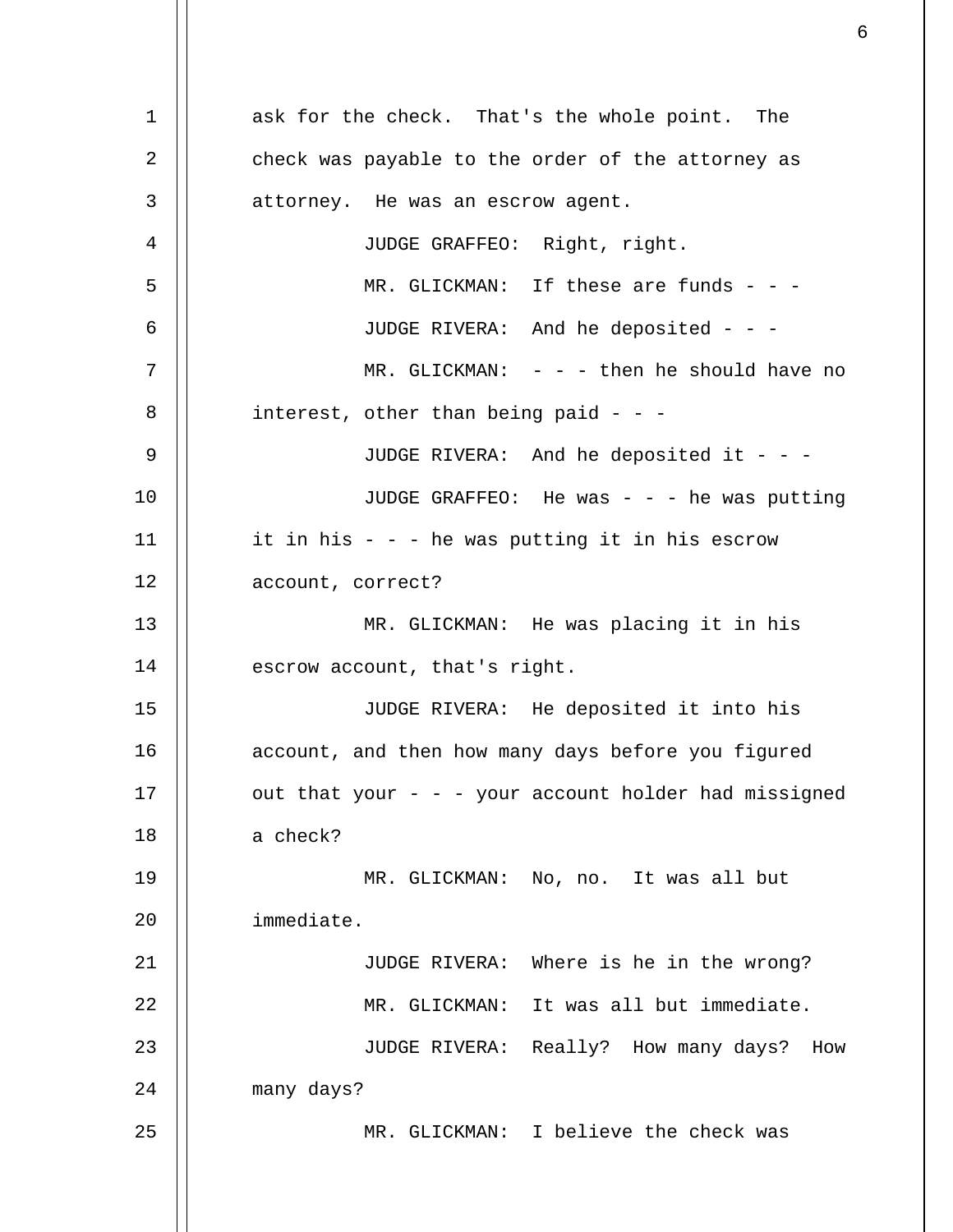| 1  | issued by the bank on the 29th.                       |
|----|-------------------------------------------------------|
| 2  | JUDGE RIVERA: Right.                                  |
| 3  | MR. GLICKMAN: That sa - - - later that                |
| 4  | same day it recognized that the consideration failed. |
| 5  | There's no claim here that there was a late return.   |
| 6  | JUDGE RIVERA: You're saying, not even                 |
| 7  | twenty-four hours had passed?                         |
| 8  | MR. GLICKMAN: There's - - - there's no                |
| 9  | claim of a late return. That's the $-$ - - there's no |
| 10 | - - - there's nothing in the record that suggests a   |
| 11 | late return. Rather, the whole point here is that     |
| 12 | the claim is simply that you can never stop - - - you |
| 13 | can never dishonor a cashier's check. And that's why  |
| 14 | we say that the Gates decision - - -                  |
| 15 | CHIEF JUDGE LIPPMAN: But we know you can              |
| 16 | in certain circumstances. How does this fit into the  |
| 17 | circumstances - -                                     |
| 18 | MR. GLICKMAN: This is - - -                           |
| 19 | CHIEF JUDGE LIPPMAN: $-  -$ when which you            |
| 20 | can dishonor?                                         |
| 21 | MR. GLICKMAN: Because this is precisely               |
| 22 | Gates. You don't have a holder in due course. And     |
| 23 | there was a failure of consideration. This is not a   |
| 24 | late return case.                                     |
| 25 | JUDGE ABDUS-SALAAM: Well, we don't know               |
|    |                                                       |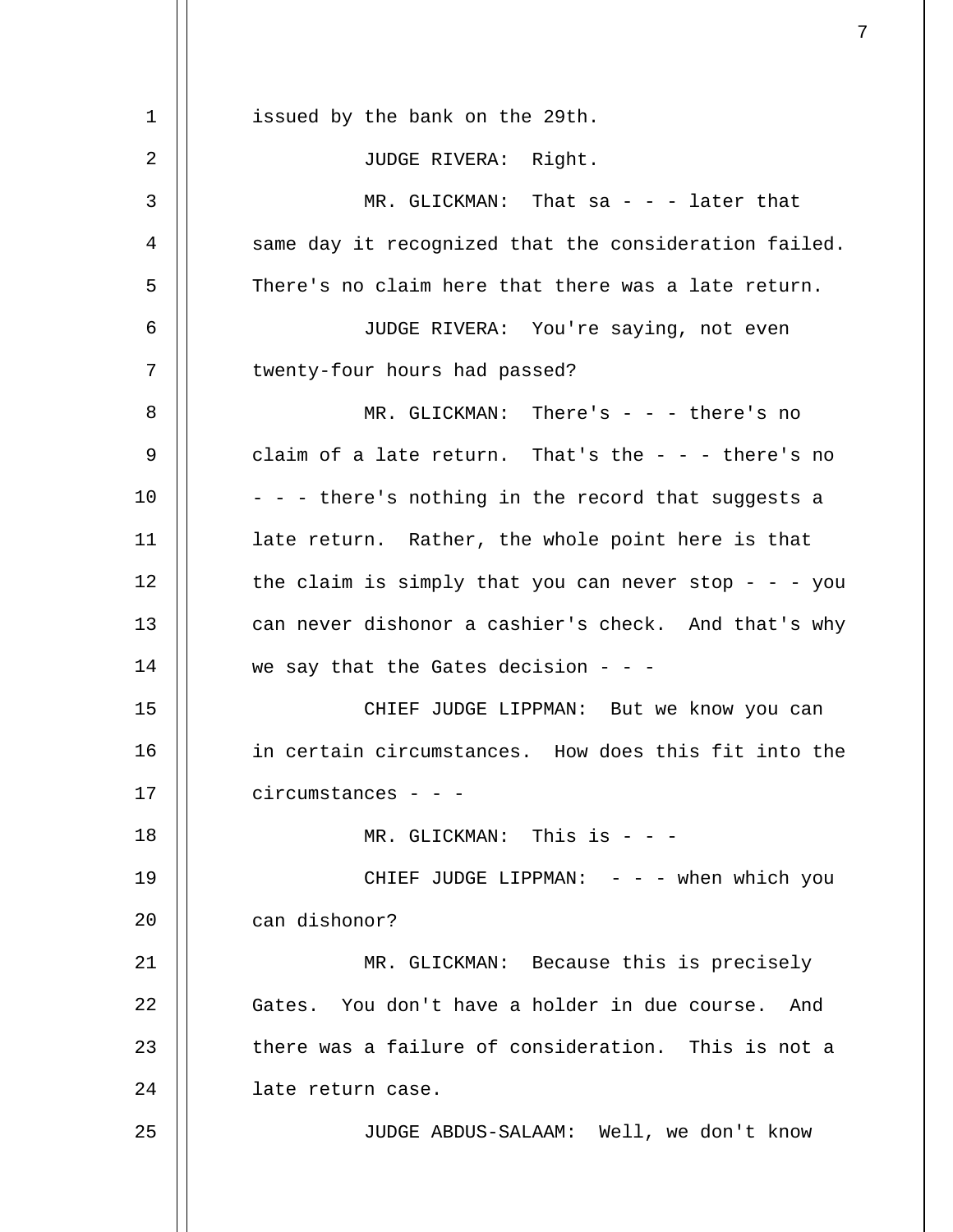1 2 3 4 5 6 7 8 9 10 11 12 13 14 15 16 17 18 19 20 21 22 23 24 25 that it's precisely Gates. JUDGE GRAFFEO: What was this - - - what was this attorney supposed to do? You want him to wait longer before dispersing the monies? MR. GLICKMAN: 4-213 of the Code says that you have to wait until final payment. There was no payment. There was nothingness. JUDGE ABDUS-SALAAM: But there was acceptance. JUDGE GRAFFEO: So I'll ask again. What was these - - - this attorney supposed to do? Call  $you - -$ MR. GLICKMAN: Coordinate - - -JUDGE GRAFFEO: - - - you to find out? MR. GLICKMAN: No, coordinate with his own bank to ascertain that there had been final payment. This check was never paid, which is why it's so different than any  $-$  -  $-$  than any other case except for Gates. Gates is - - - JUDGE GRAFFEO: So we all have to  $- -$  - we all have to call our banks all the time, every time -  $-$ MR. GLICKMAN: That's certainly - - that's certainly what the Code says. JUDGE GRAFFEO: Is that really what - - -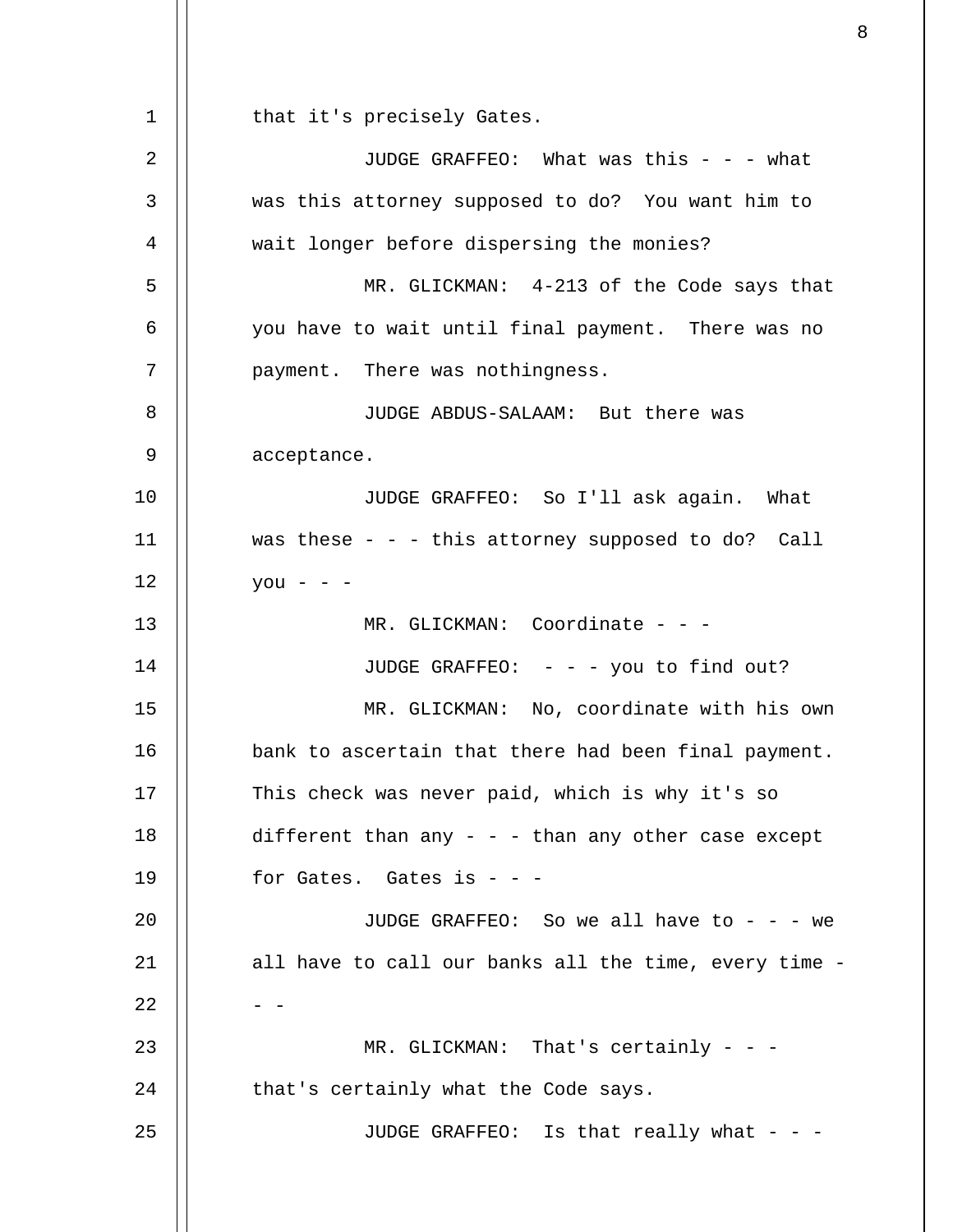1 2 3 4 5 6 7 8 9 10 11 12 13 14 15 16 17 18 19  $20^{\circ}$ 21 22 23 24 25 is that really how - - - what people do in actual practice? MR. GLICKMAN: Then it's up to the legislature to change the law. JUDGE RIVERA: So why - - - why is a cashier's check any different from a personal check? MR. GLICKMAN: I'm sorry? JUDGE RIVERA: Why is  $- -$  - why is a cashier's check any different from a personal check? MR. GLICKMAN: There are a variety of reasons. First of all, the customer can't come into the bank and stop it for any or no good reason. That's the most important thing. So under the great majority of the situations, the cashier's check is giving you a great deal of security  $- -$ JUDGE SMITH: But - - - but if the - - -  $MR. GLICKMAN: - - - that a personal check$ wouldn't. JUDGE SMITH: But if the customer's - - if it turns out that the customer is not as good a risk as the bank thought he was, if the customer has taken the bank for a ride, then the bank  $-$  -  $-$  that's what happened here essentially. The bank can stop the check. MR. GLICKMAN: But that's the notion of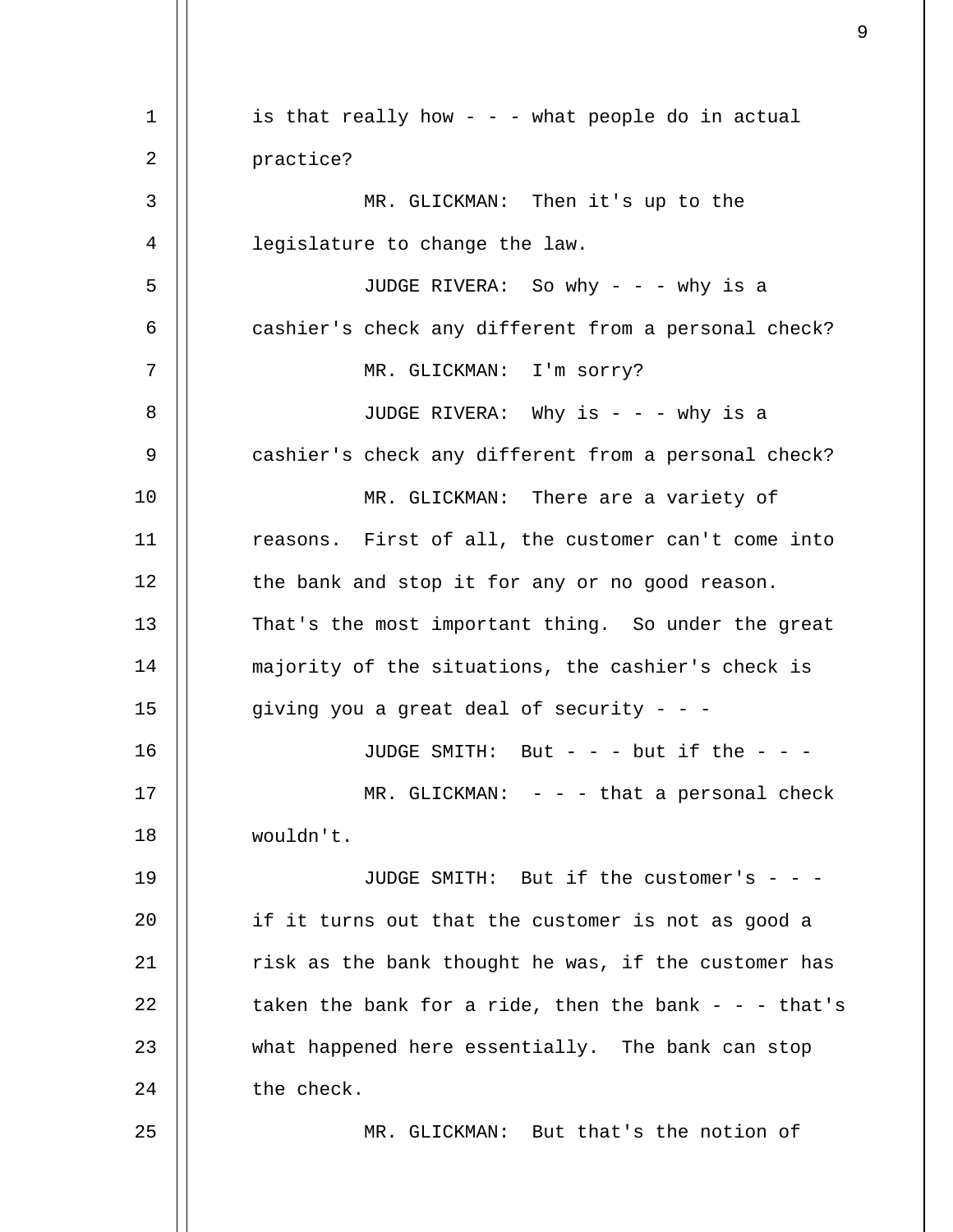1 2 3 4 5 6 7 8 9 10 11 12 13 14 15 16 17 18 19  $2.0$ 21 22 23 24 25 failure of consideration. That's  $- -$  - that's  $- -$ JUDGE SMITH: But isn't - - - but isn't the whole point of, say, the car dealer, who says you're not driving this car out of this lot until I see a cashier's check, isn't - - - doesn't he reasonably think that he's not taking the risk of your solvency or your integrity? MR. GLICKMAN: Not under the Code, no. JUDGE GRAFFEO: Well, under - - -MR. GLICKMAN: No, that's precisely why, without there being final payment, you can't have a  $claim - -$ JUDGE ABDUS-SALAAM: Well, counsel, is it - - - is it - - - MR. GLICKMAN: - - - against the bank. And this is  $-$  -  $-$  and this is  $-$  -  $-$  and this is exactly why we keep on pointing to two sections of the Code. There's  $3-306$  and  $3-408$ , upon which - - - upon which Gates is decided. Gates is identical. It's  $-$  -JUDGE ABDUS-SALAAM: The case is not - - - CHIEF JUDGE LIPPMAN: Why isn't Gates just - - - why isn't Gates just wrong? JUDGE READ: Thank you. CHIEF JUDGE LIPPMAN: Why isn't it dead wrong?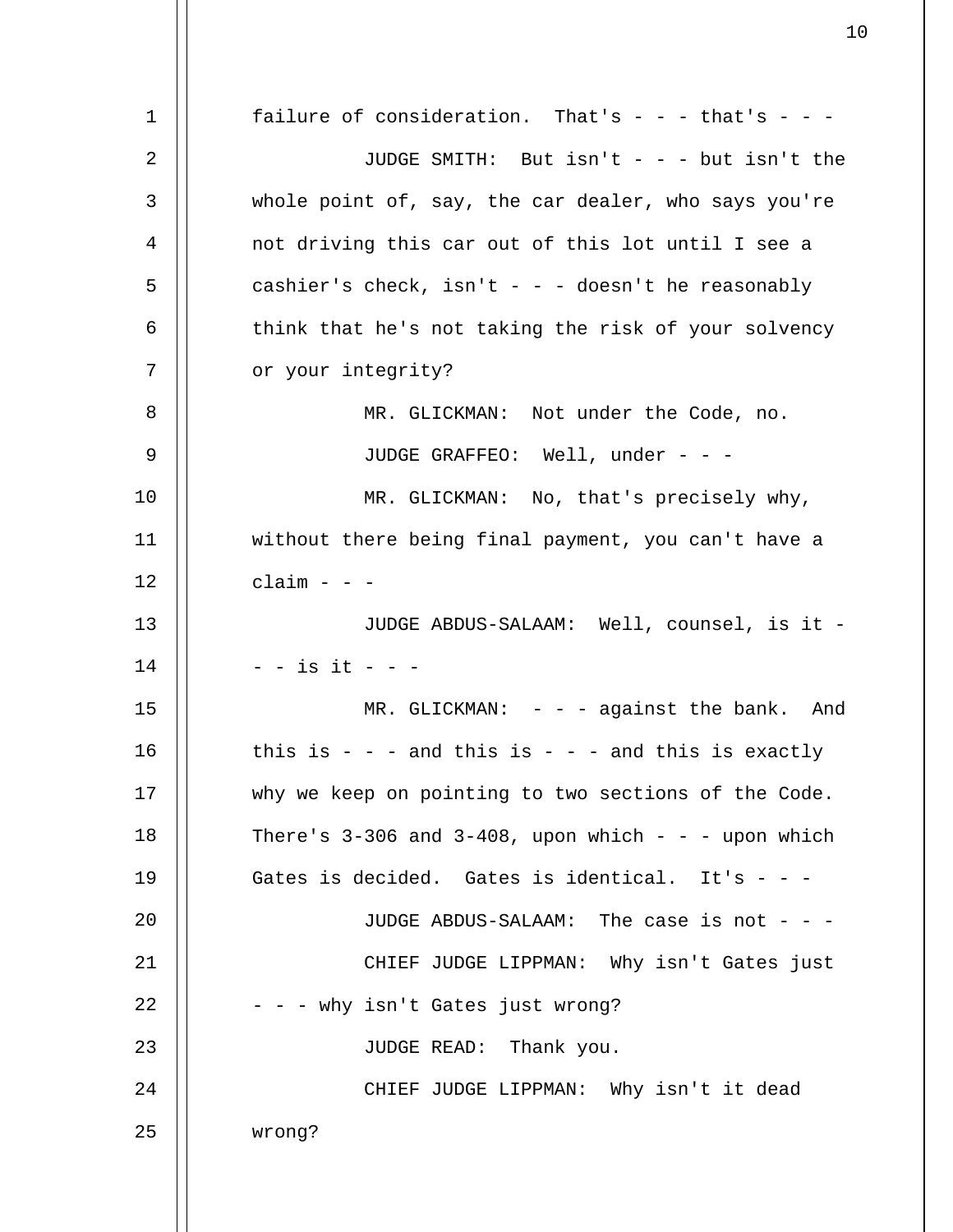| 1  | MR. GLICKMAN: Well, okay, what about every            |
|----|-------------------------------------------------------|
| 2  | $-$ - $-$ and I'll ask you - $-$                      |
| 3  | CHIEF JUDGE LIPPMAN: It's not binding on              |
| 4  | us, is it?                                            |
| 5  | MR. GLICKMAN: Your Honor, if I may ask you            |
| 6  | a question then. Are you suggesting that every case   |
| 7  | where there's fraud is similarly wrong? There's a     |
| 8  | long line of cases $-$ - $-$                          |
| 9  | CHIEF JUDGE LIPPMAN: No, no.                          |
| 10 | JUDGE ABDUS-SALAAM: This isn't exactly                |
| 11 | Gates, though, because in Gates, the Third Department |
| 12 | denied summary judgment to both sides and said, in    |
| 13 | part, because Gates' status, there was some question  |
| 14 | about Gates' status.                                  |
| 15 | And you mentioned the defenses. But - - -             |
| 16 | and you say final payment, but doesn't the UCC also   |
| 17 | say acceptance? And if $-$ - - and I tried to figure  |
| 18 | out what was the problem with Gates' status, because  |
| 19 | it does seem exactly like Mr. Golden's here, but the  |
| 20 | UCC also says that a person who is not a holder in    |
| 21 | due course, if they've changed their position in good |
| 22 | faith, and reliance upon acceptance of the check, and |
| 23 | I'm not sure; this is one of my questions.            |
| 24 | Are you saying final payment is acceptance            |
| 25 | or is acceptance different than final payment?        |
|    |                                                       |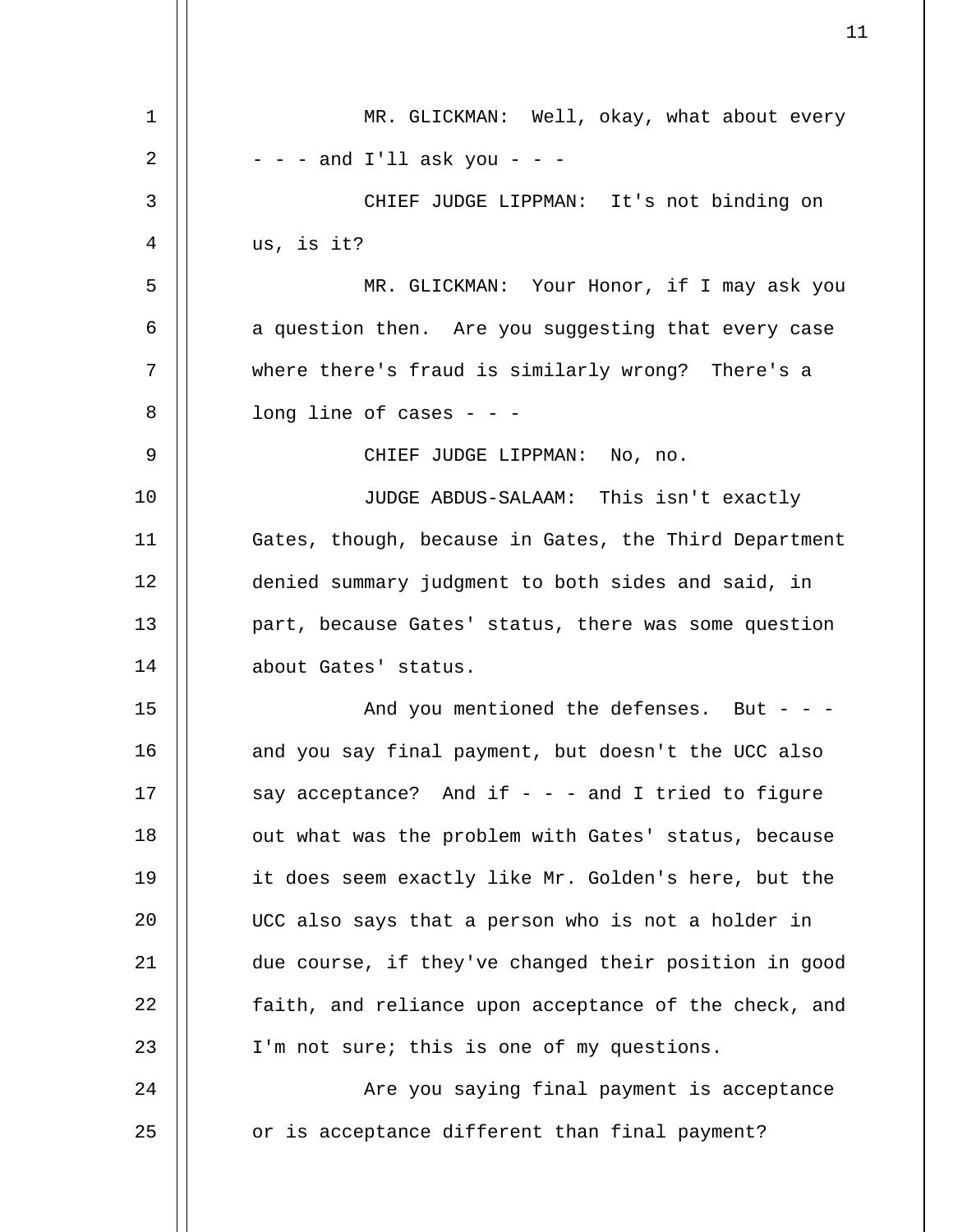| 1  | MR. GLICKMAN: Final payment is different.               |
|----|---------------------------------------------------------|
| 2  | Final payment is payment. Here there was no payment     |
| 3  | at all. You may have - - -                              |
| 4  | JUDGE ABDUS-SALAAM: So if - - - if the UCC              |
| 5  | says acceptance, and a change in a position in good     |
| 6  | faith on reliance of acceptance, then why shouldn't     |
| 7  | we say - - - why couldn't we say here that $Mr.$ Golden |
| 8  | changed his position in reliance on your issuing or     |
| 9  | Citibank issuing this check?                            |
| 10 | MR. GLICKMAN: In doing that, you're                     |
| 11 | undoing every one of the cases that suggests that       |
| 12 | there is a defense under fraud for example. The         |
| 13 | whole point is, this is judicially created law based    |
| 14 | on Code provisions. And the Code provisions here are    |
| 15 | that there is a defense of consideration. And $-$ - $-$ |
| 16 | and - - -                                               |
| 17 | JUDGE PIGOTT: But if there's - - -                      |
| 18 | MR. GLICKMAN: And - - - excuse me - - -                 |
| 19 | JUDGE PIGOTT: Okay.                                     |
| 20 | MR. GLICKMAN: $-$ - $-$ but you bring up the            |
| 21 | issue in Gates. Here, the court - - - the Supreme       |
| 22 | Court denied summary judgment because there wasn't      |
| 23 | enough evidence. The Appellate Division reversed it     |
| 24 | and didn't even address the issue of plaintiff's        |
| 25 | status as not a holder in due course.                   |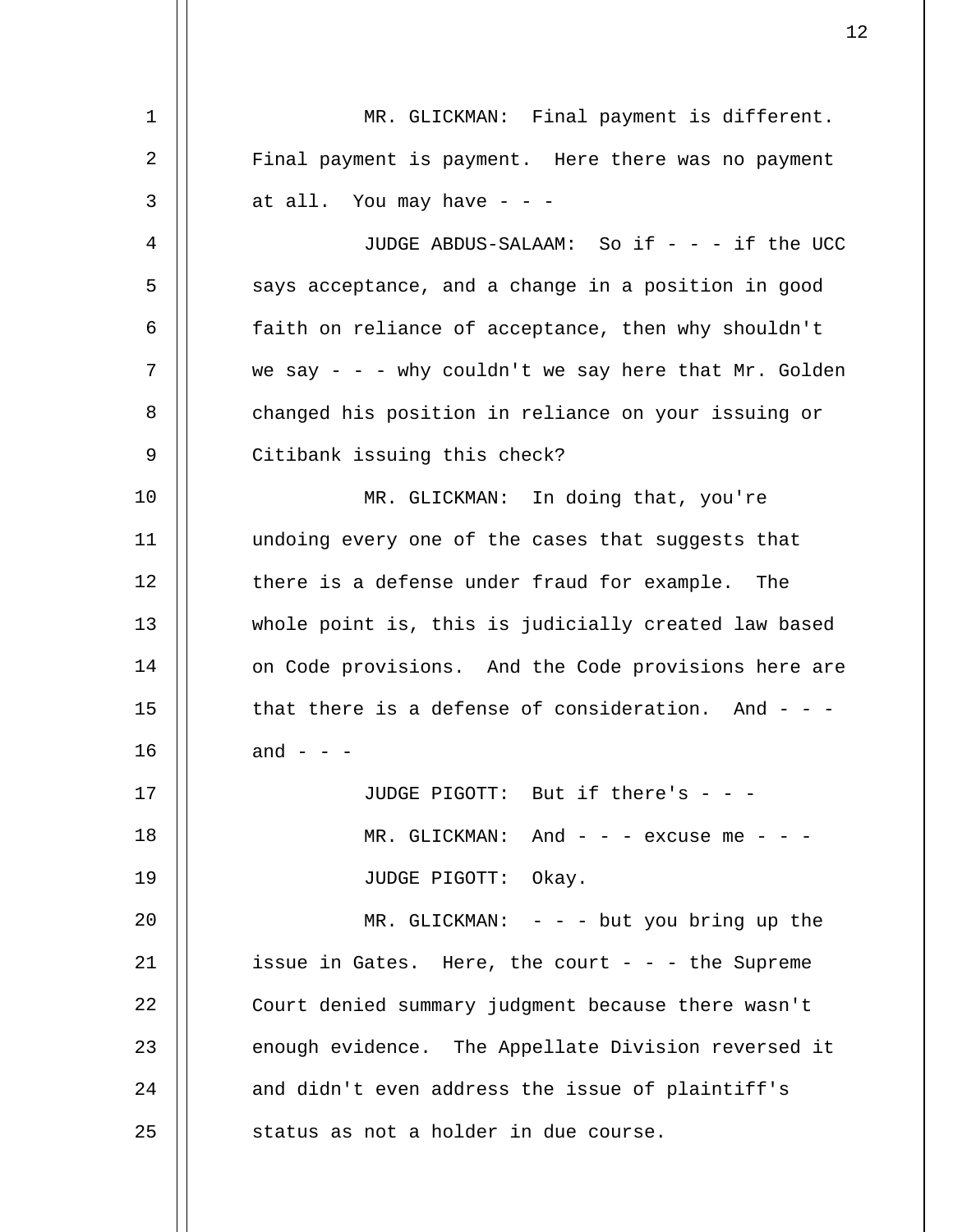| $\mathbf 1$    | I'm sorry, Judge.                                       |
|----------------|---------------------------------------------------------|
| $\overline{2}$ | JUDGE SMITH: But why isn't the plaintiff a              |
| 3              | holder in due course?                                   |
| 4              | JUDGE ABDUS-SALAAM: He's not.                           |
| 5              | MR. GLICKMAN: He gave no value. He's an                 |
| 6              | escrow agent. The Crossland case that we identify in    |
| 7              | our brief - - -                                         |
| 8              | JUDGE SMITH: I see, so you - - - I mean,                |
| 9              | you - - - so assume the - - - assume you didn't have    |
| 10             | the attorney/client factor here. Suppose this $-$ -     |
| 11             | this had been given directly to whoever the, I guess,   |
| 12             | the seller is in this real estate deal, then that $-$ - |
| 13             | - that person would be a holder in due course?          |
| 14             | MR. GLICKMAN: If there was consideration -              |
| 15             |                                                         |
| 16             | JUDGE SMITH: Well, yeah - - -                           |
| 17             | MR. GLICKMAN: $-$ - $-$ you know, if there was          |
| 18             | value given.                                            |
| 19             | JUDGE SMITH: And if, well - - -                         |
| 20             | JUDGE GRAFFEO: They sign - - - they give a              |
| 21             | - - - they sign the deed. They transfer the deed.       |
| 22             | MR. GLICKMAN: If that was the party                     |
| 23             | bringing the law suit and those were the facts, but     |
| 24             | that's pure speculation, $-$ -                          |
| 25             | JUDGE RIVERA: Coun - - - coun - - -                     |
|                |                                                         |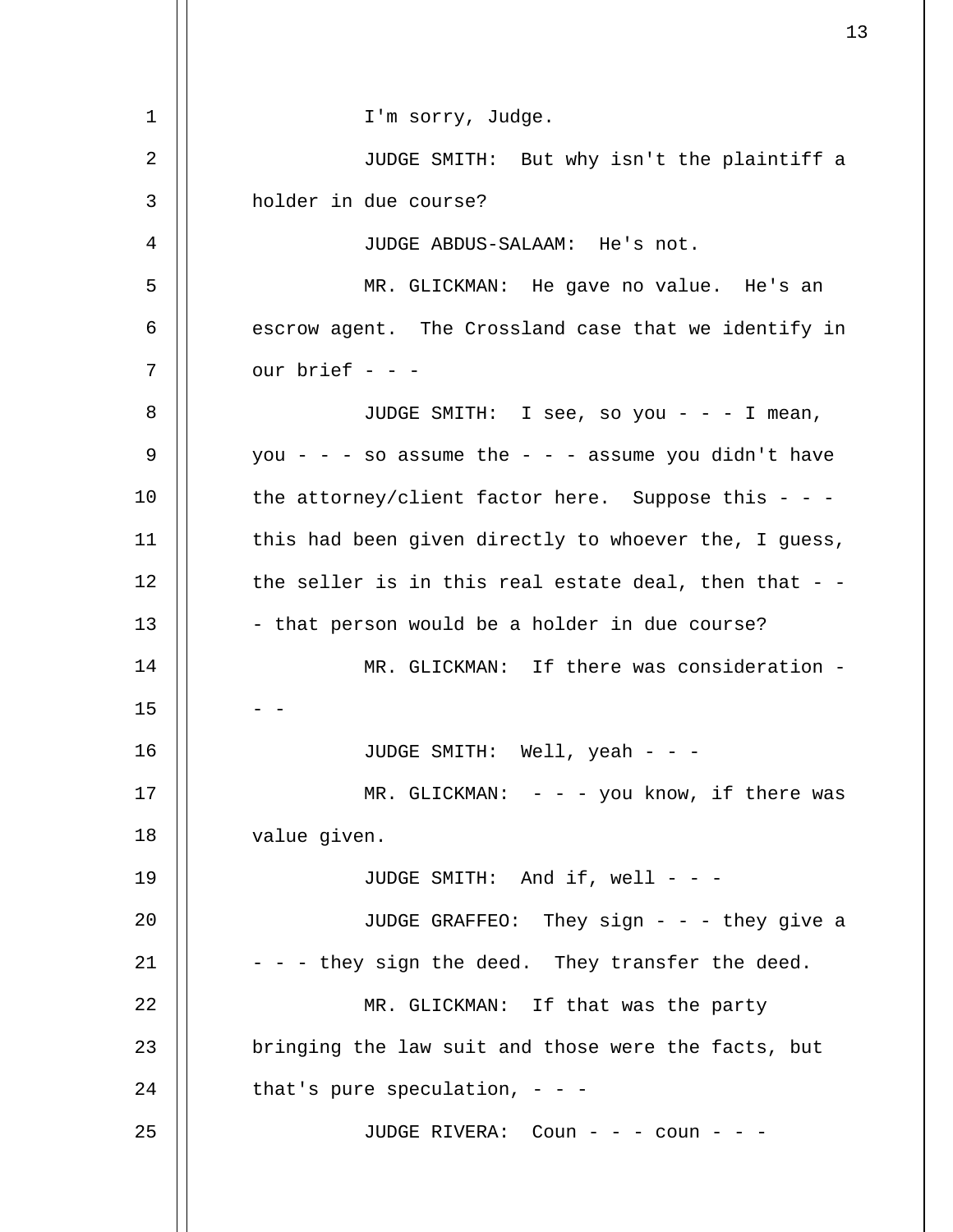| 1  | MR. GLICKMAN: $-$ - $-$ because here we know          |
|----|-------------------------------------------------------|
| 2  | that he was an escrow agent.                          |
| 3  | JUDGE RIVERA: Counsel, if - - - if the                |
| 4  | court disagrees with you, if we hold against you, and |
| 5  | $don't - - don't adopt sort of this analysis that$    |
| 6  | you have, how, if at all, will Citibank change its    |
| 7  | practices?                                            |
| 8  | MR. GLICKMAN: I can't tell you how                    |
| 9  | Citibank is going to change its practice, but what's  |
| 10 | going to ultimately happen is, you're now digging     |
| 11 | into the claims that the parties might have as        |
| 12 | against each other, and they're simply looking at a   |
| 13 | bank as a deep pocket.                                |
| 14 | The bank simply issued its own funds.                 |
| 15 | That's why when counsel and other cases refer to      |
| 16 | sections of the Code that refer to stop payments.     |
| 17 | Stop payments are the funds of the bank customer.     |
| 18 | This is the bank's money. The bank is the one that's  |
| 19 | going to take a hit.                                  |
| 20 | JUDGE RIVERA: But - - -                               |
| 21 | MR. GLICKMAN: And in this particular case             |
| 22 |                                                       |
| 23 | JUDGE RIVERA: So how would you - - - so               |
| 24 | would you not then choose to only issue a cashier's   |
| 25 | check when you got the funds?                         |
|    |                                                       |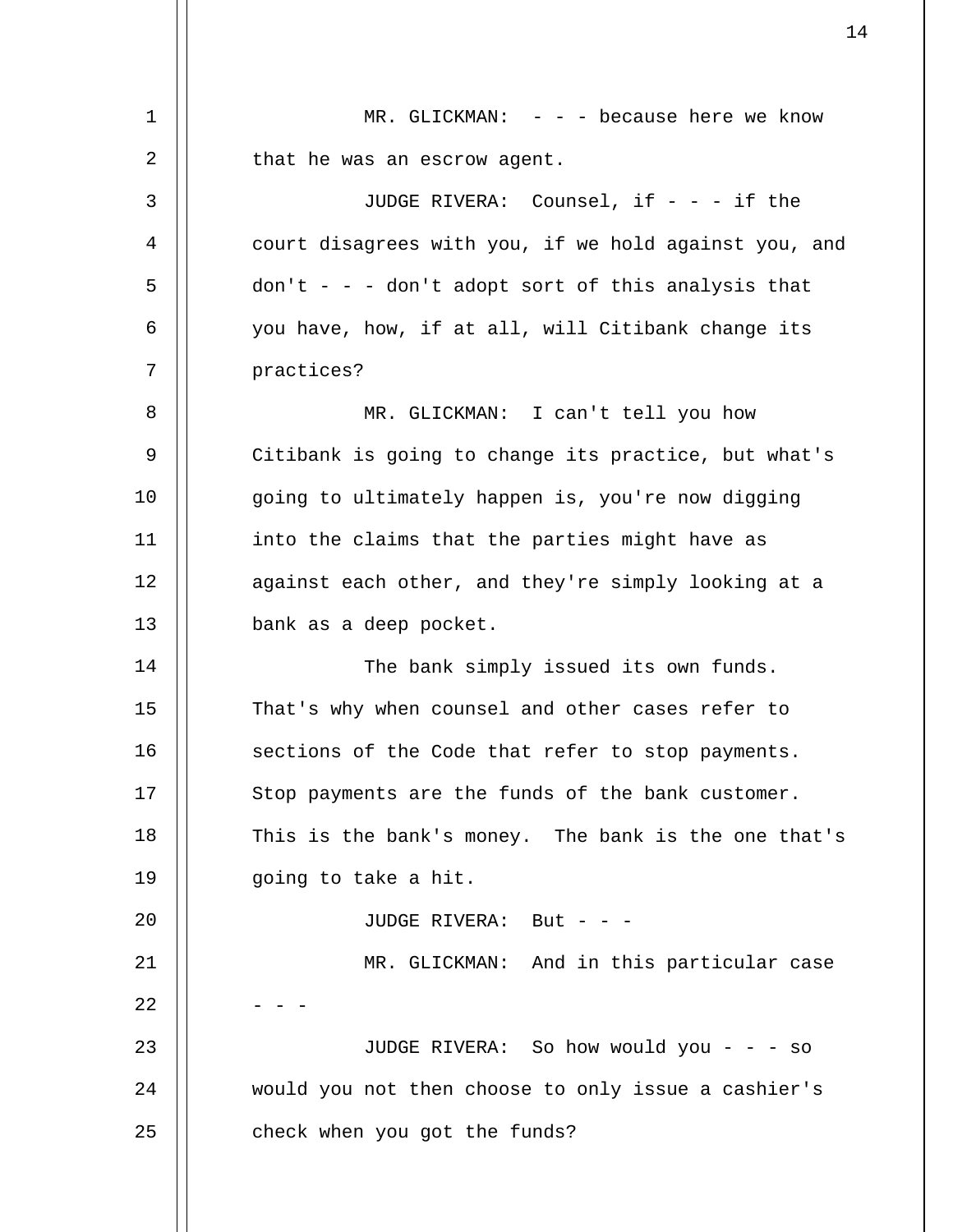| 1              | MR. GLICKMAN: But we'll never know.                   |
|----------------|-------------------------------------------------------|
| 2              | JUDGE RIVERA: And what's wrong with that?             |
| $\mathfrak{Z}$ | MR. GLICKMAN: But we'll never know if we              |
| 4              | have the funds at the time, because there - - -       |
| 5              | JUDGE GRAFFEO: Well, why don't - - - why              |
| 6              | don't you wait and say, I can't issue the cashier's   |
| 7              | check until I check. Because you're just saying the   |
| 8              | attorney shouldn't issue the check out of the escrow  |
| 9              | account until he checks.                              |
| 10             | MR. GLICKMAN: Well - - -                              |
| 11             | JUDGE GRAFFEO: Maybe the bank shouldn't               |
| 12             | issue a cashier's check until they know they have the |
| 13             | funds.                                                |
| 14             | MR. GLICKMAN: The answer to Judge Rivera's            |
| 15             | question may be that this is the slippery slope where |
| 16             | banks won't issue cashier's checks anymore - - -      |
| 17             | CHIEF JUDGE LIPPMAN: Okay, counsel.                   |
| 18             | MR. GLICKMAN: $-$ - $-$ and require that              |
| 19             | people use wire transfers.                            |
| 20             | CHIEF JUDGE LIPPMAN: Okay, counsel.                   |
| 21             | You'll have your rebuttal.                            |
| 22             | MR. GLICKMAN: Thank you, Judge.                       |
| 23             | CHIEF JUDGE LIPPMAN: Let's hear from your             |
| 24             | adversary.                                            |
| 25             | MR. GOLDEN: May it please the court. It's             |
|                |                                                       |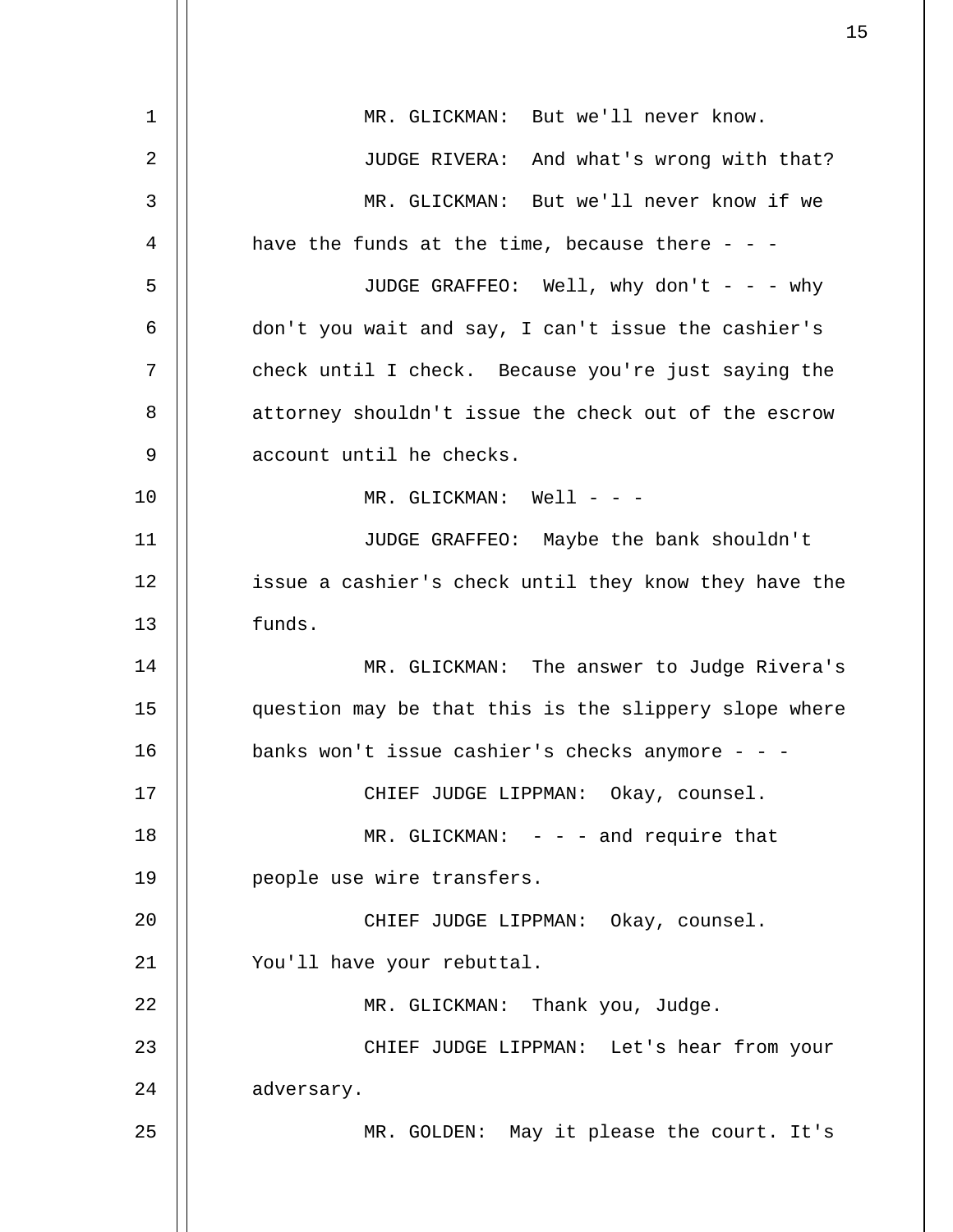quite interesting that counsel refers to the ability to stop payment on a cashier's check and that the bank shouldn't - - - that the payee shouldn't rely upon it, when in their papers, they clearly indicate that Citibank deposited  $-$  -  $-$  or had a deposit from the BNB Bank payable to XOX Solutions. That was a cashier's check.

1

2

3

4

5

6

7

8 9 10 11 12 13 That check apparently was deposited into the account of XOX Solution. Unfortunately, it was endorsed by the individual, rather than as an officer of the corporation. It appears that Citibank relied upon that check. Just as I relied upon the check that they gave me.

14 15 16 17 18 19  $2.0$ 21 22 23 24 25 JUDGE ABDUS-SALAAM: So, Mr. - - - Mr. Golden, what's your position on the interplay between UCC 3-306 with the defense of lack of consideration, and  $3-418$ , which says, even you - - - if you're not a holder in due course, and I think you agree you're not, that a person who changes a position in good faith, and reliance on acceptance, should be able to do that and  $-$  -  $-$  and prevail, I guess. MR. GOLDEN: Your Honor - - -JUDGE ABDUS-SALAAM: So what's your - - your position on that? MR. GOLDEN: There are a number of issues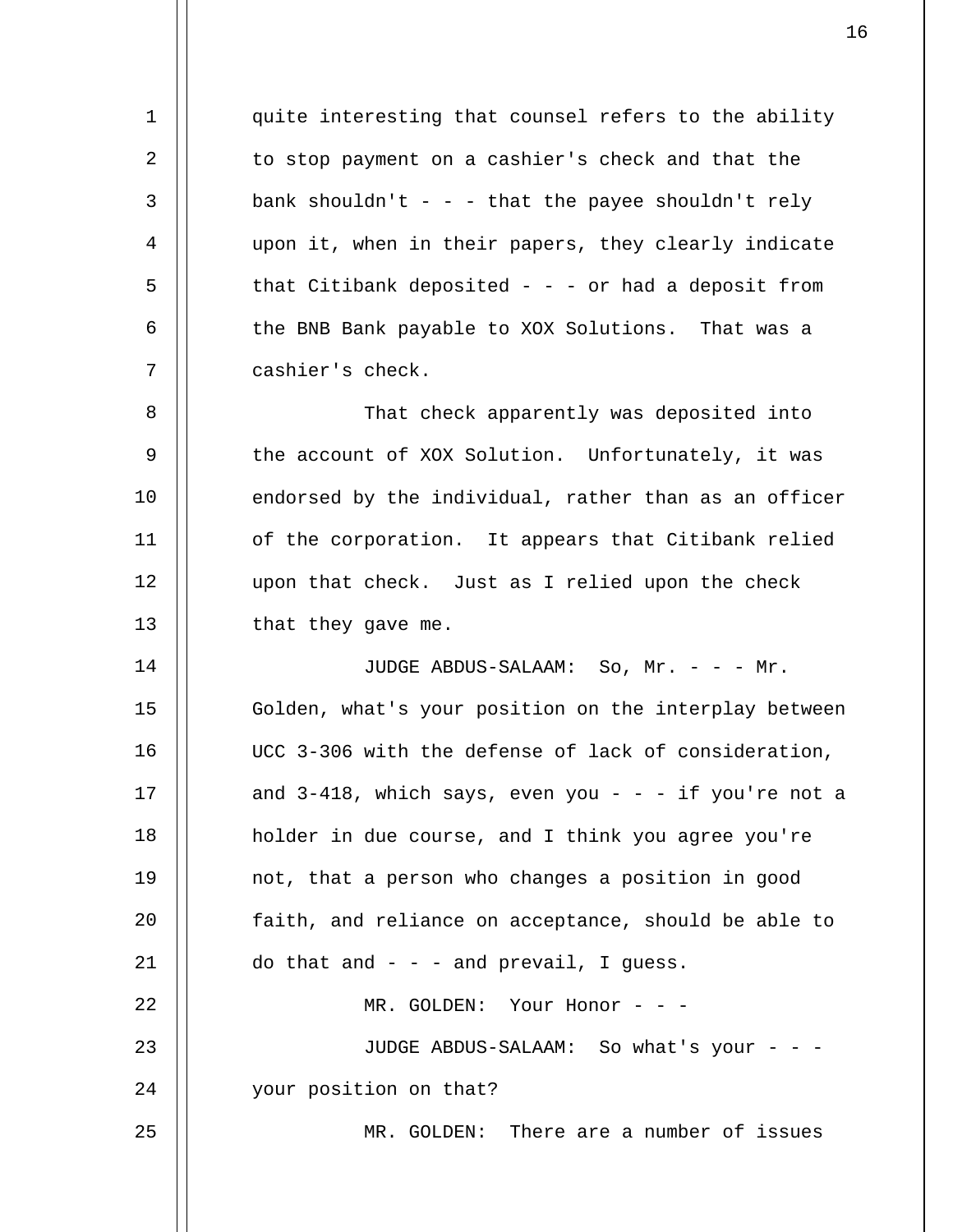1 2 3 4 5 6 7 8 9 10 11 12 13 14 15 16 17 18 19 20 21 22 23 24 25 here. Number one, Article 3 of the UCC deals primarily with negotiable instruments where the negotiable instrument is transferred to a third party, as in Gates. In the case at bar, there was no transfer of  $- - -$  of the  $- - -$  the cashier's check. It was payable to Golden. It wasn't transferred from Golden. The  $-$  -  $-$  the case of Dziurak states very clearly from the Court of Appeals back in 1978, that a bank must honor its cashier's check. It's payable directly to the payeee, and they are responsible to pay. How  $-$ JUDGE PIGOTT: Well, the irony here, as I understand it - - -MR. GOLDEN: Yes. JUDGE PIGOTT: - - - is that this got corrected, right? I mean, once they found out that the  $-$  -  $-$  that the signature was wrong, they went back and they  $-$  - and they corrected the signature on the  $-$  -  $-$  on the cashier's check. MR. GOLDEN: Correct. JUDGE PIGOTT: And the only one to suffer in this whole thing is you. You're out of trust, and all of a sudden, you're blown into the grievance committee.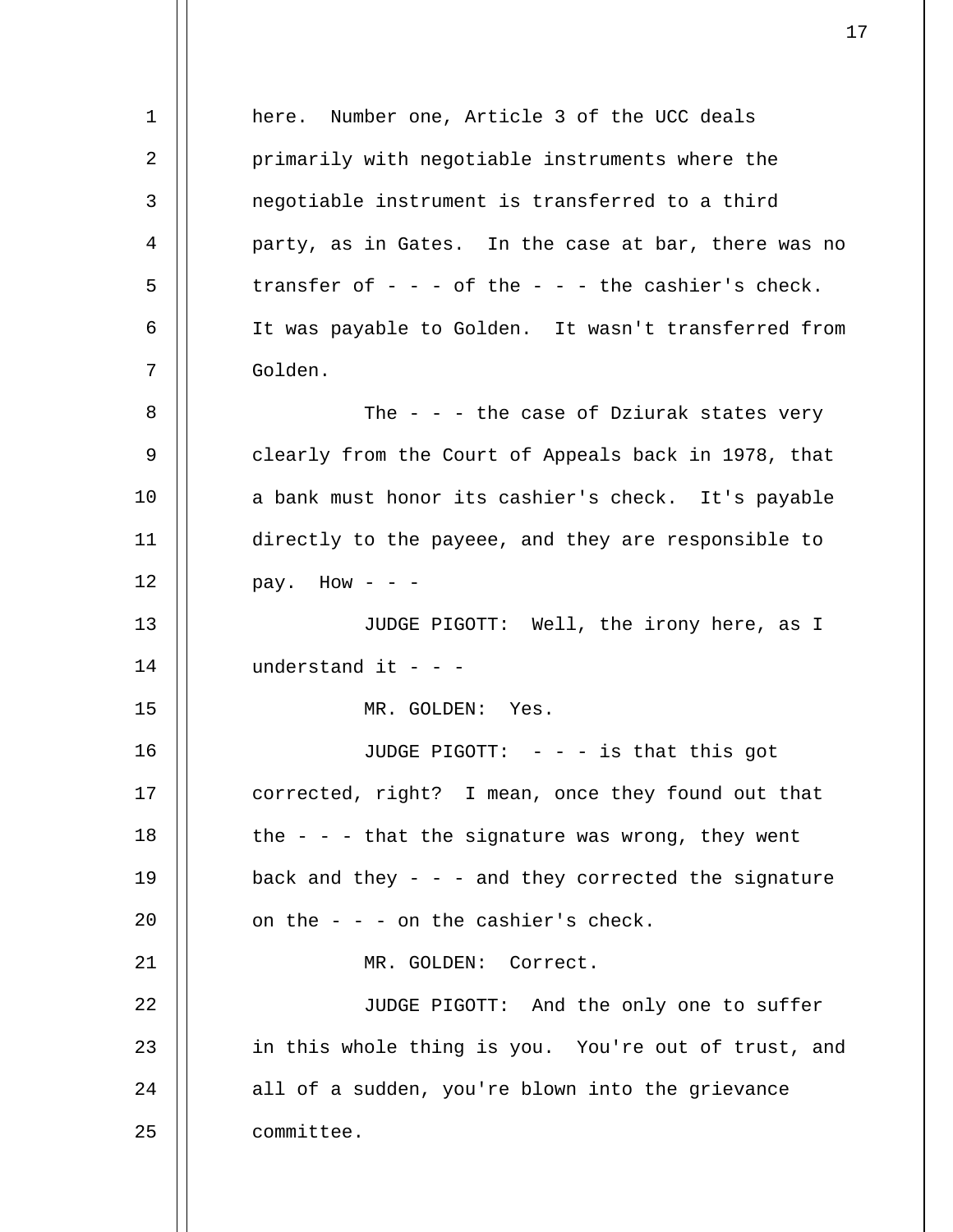| $\mathbf 1$ | MR. GOLDEN: That's right, Your Honor.                 |
|-------------|-------------------------------------------------------|
| 2           | Now, curiously, even though the bank received the     |
| 3           | proper endorsement and the funds were deposited into  |
| 4           | XOX Solutions, they originally indicated that the     |
| 5           | reason they weren't going to pay the cashier's check  |
| 6           | is now the customer, the remitter, is saying that     |
| 7           | there was a change of plans, there was a new          |
| 8           | arrangement.                                          |
| 9           | Now, they're saying that, in essence, that            |
| 10          | the customer stopped payment on the cashier's check.  |
| 11          | However, in their reply brief, they're saying, no,    |
| 12          | we're not saying that. So, I'm not sure what their    |
| 13          | position is with regard to that.                      |
| 14          | JUDGE SMITH: Is there a difference between            |
| 15          | the customer stopping payment and the cust - - - and  |
| 16          | the customer essentially stiffing the bank?<br>The    |
| 17          | customer didn't stop payment. It just made - - - it   |
| 18          | made clear that it wasn't making funds available to   |
| 19          | cover it.                                             |
| 20          | MR. GOLDEN: Well, in this case, Your                  |
| 21          | Honor, there was - - - there was no attempt - - -     |
| 22          | there was no fraud. The $-$ - $-$ the customer relied |
| 23          | upon a check from BNB Bank. That - - - that - - -     |
| 24          | those funds were deposited into the account of XOX    |
| 25          | Solutions. And ultimately the $-$ - $-$ the check was |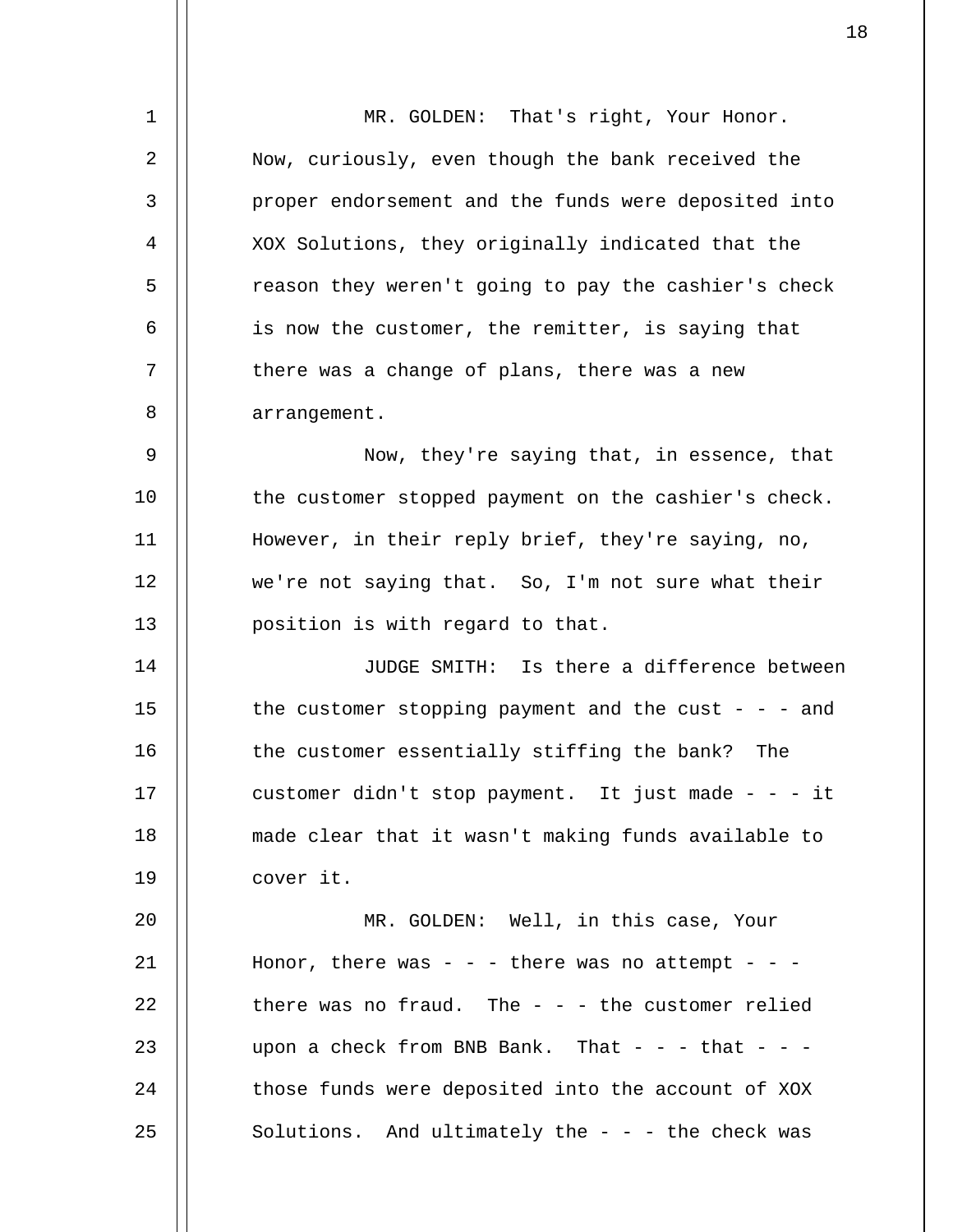1 2 3 4 5 6 7 8 9 10 11 12 13 14 15 16 17 18 19  $20^{\circ}$ 21 22 23 24 25 paid from BNB Bank. So there was no attempt by the -  $-$ JUDGE SMITH: And then - - - then when they got another check that said, you know what, we changed our mind. We're not sending it to Golden after all. We're sending it to my sister-in-law or somebody. MR. GOLDEN: They can't do that. JUDGE SMITH: Yeah, I - - - yeah. Suppose - - - suppose there had been good old fashioned fraud. Suppose that the  $- -$  - was it  $- -$  Mrs. Zheng  $-$  -  $-$  had actually defrauded the bank into issuing the cashier's check. Would that change the result? MR. GOLDEN: By all means, Your Honor. Banco Di Roma v. Merchants Bank of New York, which was decided in the Second Department in 1983, clearly indicates that there's an exception to the rule. And the courts have consistently recognized that exception since 1983, that a bank does have the right to stop a payment in the event of a fraud. JUDGE SMITH: So if I - - - if I defraud - - - I'm still hung up on my buying this car. If I defraud my bank into giving me a cashier's check to my car dealer, and I take this cashier's check,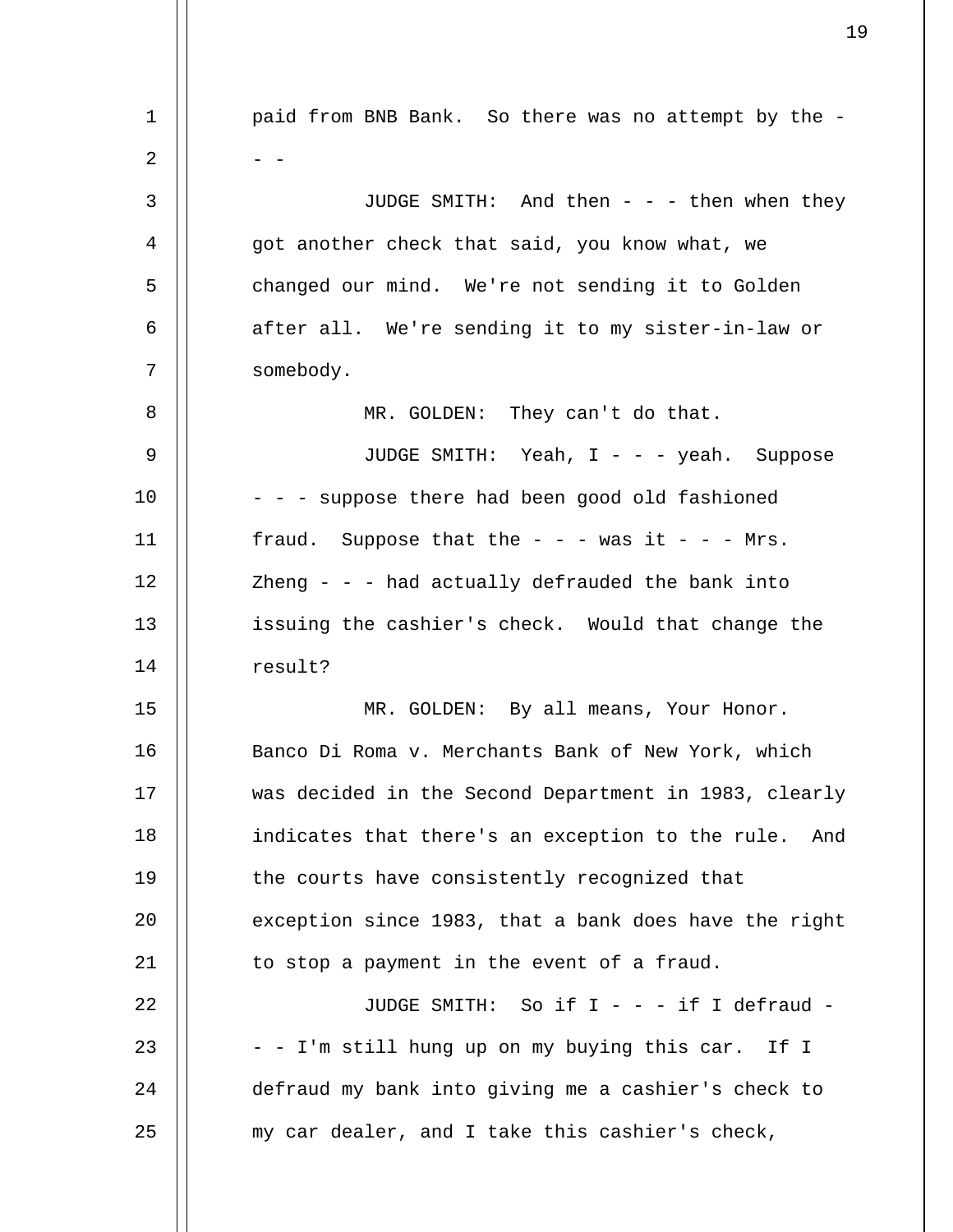1 2 3 4 5 6 7 8 9 10 11 12 13 14 15 16 17 18 19 20 21 22 23  $2.4$ 25 looking perfectly good on its face to the dealer and hand it to him, and take the car, the dealer's out of luck? MR. GOLDEN: Is the dealer  $- - i s$  the dealer out of luck? JUDGE SMITH: Yeah. MR. GOLDEN: In the event of a fraud? Yes. JUDGE SMITH: Yeah, even - - - even though the dealer didn't do anything wrong. I'm the crook. MR. GOLDEN: Yeah, yeah, you are. And - -- and the - - - the bank would have a right not to pay. JUDGE SMITH: Aren't there cases, at least in some jurisdictions, that go farther? That say even - - - even in that case, it's the bank's problem? After all, you can see the logic; it was the bank that dealt  $-$  -  $-$  that trusted the crook. MR. GOLDEN: Well, there are numerous cases where there was lack of consideration, but the courts have held that that was not the basis to determine whether or not the bank was liable or not. They've held consistently that the bank is liable  $-$  - - is liable - - - even if there's no consideration. And it's interesting, Your Honors, that the  $-$  -  $-$  the case of Turbine v. - - - Turbine Federal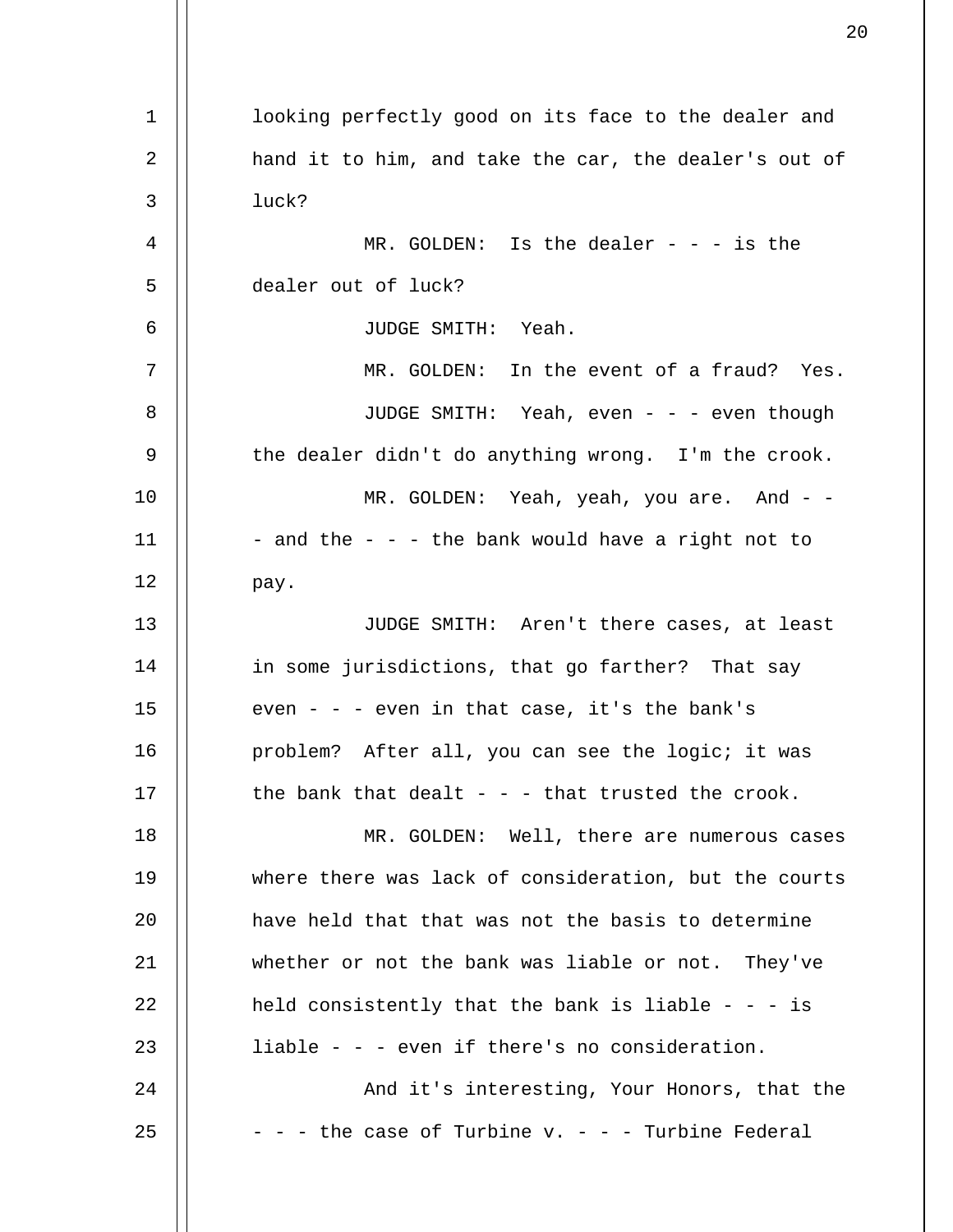Credit Union v. Amsterdam Federal Savings and Loan Association was decided in 1996. That was also in the Third Department. And there the bank did not receive consideration. If they had followed Gates, they could have easily said, no  $-$  lack of consideration, the check is  $- - i$  is not an obligation of the bank, because the bank didn't receive payment.

1

2

3

4

5

6

7

8

9 10 11 12 13 14 15 But instead, the court looked into the question of whether or not there was fraud. In the case of Taboada which was a Suffolk County case, but cited in Abilities and Mendelsohn, and even in the Appellate Division in Golden v. Citibank, Toboada is a situation very similar to the situation you're suggesting, Your Honor.

16 17 18 19  $20^{\circ}$ 21 22 23 There it was  $a - -$  - an auto mechanic who made repairs, received a personal check, went to the bank and exchanged that check for a cashier's check. There the bank didn't receive payment for the cashier's check, yet they issued the cashier's check and the court held that they were obligated to pay that cashier's check because there was no evidence of fraud.

24 25 JUDGE GRAFFEO: So - - - so between the banks and the transactions here, what's the rule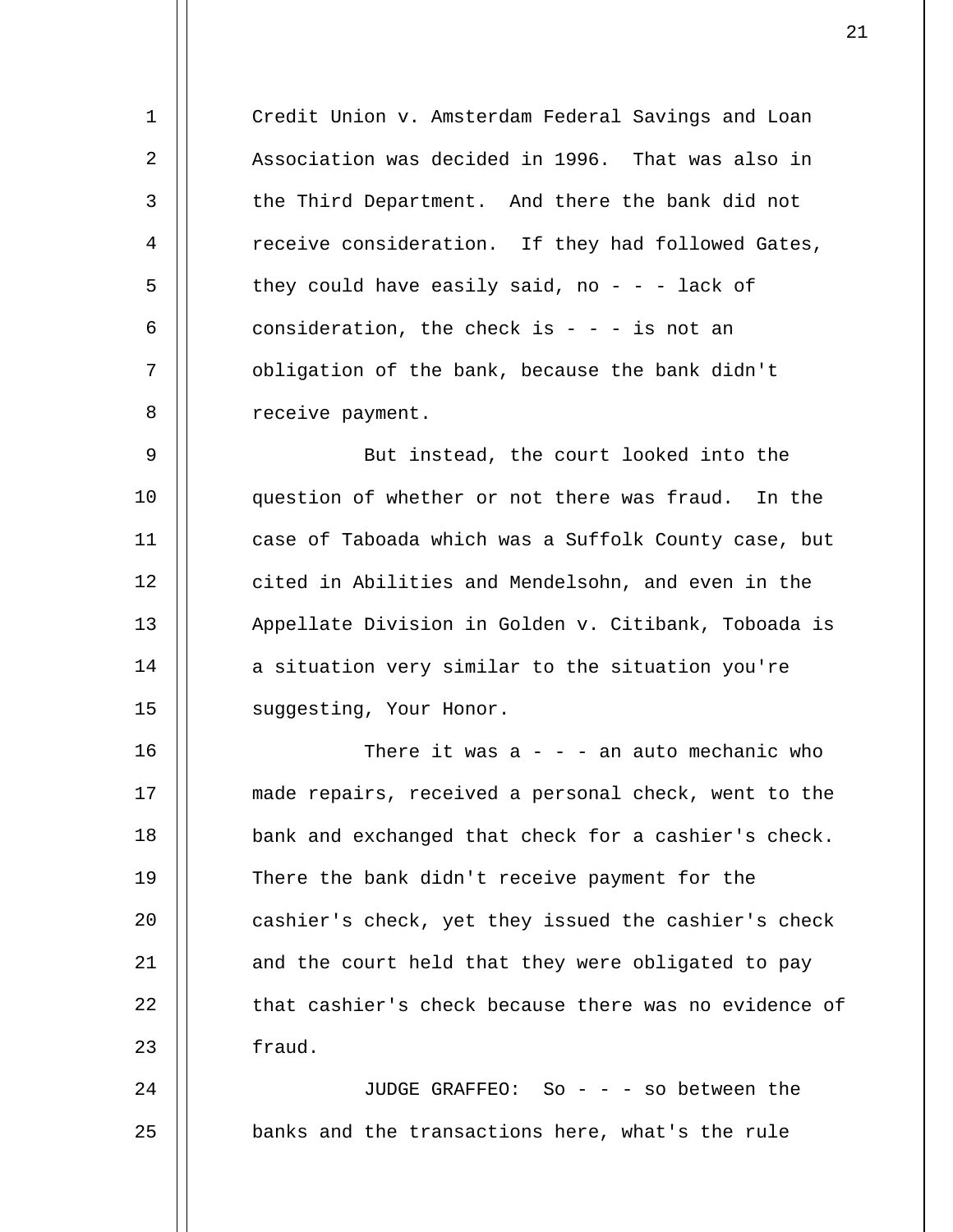| $\mathbf 1$ | you're asking us to adopt?                            |
|-------------|-------------------------------------------------------|
| 2           | MR. GOLDEN: Between the bank and the                  |
| 3           | payee?                                                |
| 4           | JUDGE GRAFFEO: Yeah, what's - - -                     |
| 5           | MR. GOLDEN: The bank is obligated - - -               |
| 6           | JUDGE GRAFFEO: What are you asking us to              |
| 7           | do? What's the remedy and what's the rule we're       |
| 8           | going to articulate so that banks and depositors have |
| 9           | some idea of what to do in the future to avoid this?  |
| 10          | MR. GOLDEN: I'm asking this court to                  |
| 11          | recognize the decision in Dziurak, where the court    |
| 12          | clearly said there's a primary obligation to pay a    |
| 13          | cashier's check. The only exception would be in the   |
| 14          | Matter of Banco Di Roma, where there's fraud, and     |
| 15          | then there was $a - - a$ n expansion of that in the   |
| 16          | Matter of Hart v. North Fork Bank, where the court    |
| 17          | said, if there was a forgery, if the check was stolen |
| 18          | or lost, the bank can also stop payment.              |
| 19          | JUDGE GRAFFEO: So your adversary says if              |
| 20          | we were take that position that banks then won't be   |
| 21          | issuing cashier's checks.                             |
| 22          | MR. GOLDEN: Your Honor, we've been - - -              |
| 23          | JUDGE GRAFFEO: Is that a good or a bad                |
| 24          | thing or $ -$                                         |
| 25          | MR. GOLDEN: It's a terrible - - -                     |
|             |                                                       |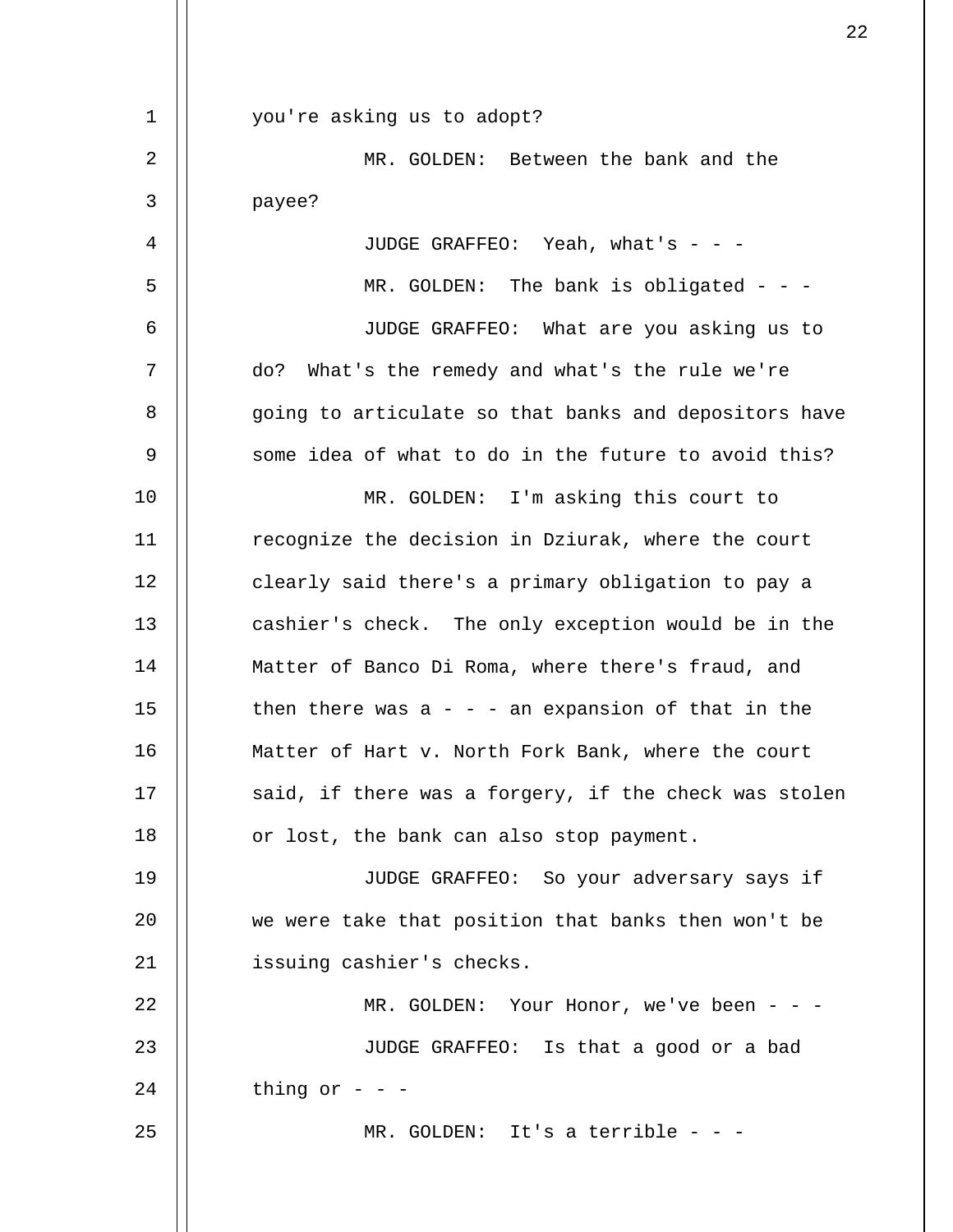| 1  | JUDGE GRAFFEO: $-$ - $-$ you have to wait for             |
|----|-----------------------------------------------------------|
| 2  | your cashier check?                                       |
| 3  | MR. GOLDEN: It's a terrible thing. We've                  |
| 4  | been relying on cashier's checks for a great long         |
| 5  | period of time. The cashier's checks avoid the            |
| 6  | necessity of bringing cash to a real estate closing       |
| 7  | or any kind of commercial transaction.                    |
| 8  | JUDGE SMITH: But why isn't the wire                       |
| 9  | transfer a perfectly good substitute?                     |
| 10 | MR. GOLDEN: It is $- - i$ t is a                          |
| 11 | substitute, Your Honor, but there are cases where a       |
| 12 | cashier's check, the physical check, has its              |
| 13 | significance and it's important to have a copy of the     |
| 14 | check showing that the funds were $-$ - $-$ were actually |
| 15 | delivered.                                                |
| 16 | JUDGE GRAFFEO: But a real estate closing,                 |
| 17 | you might not know if the property's going to close.      |
| 18 | There could be other problems and the transfer of         |
| 19 | title doesn't occur. So you might not want to wire        |
| 20 | the money before the closing. Correct?                    |
| 21 | MR. GOLDEN: That's correct.                               |
| 22 | JUDGE GRAFFEO: I mean, sometimes the                      |
| 23 | closings fall apart and they're adjourned.                |
| 24 | MR. GOLDEN: That's right. And then - -                    |
| 25 | and then the question is - - -                            |
|    |                                                           |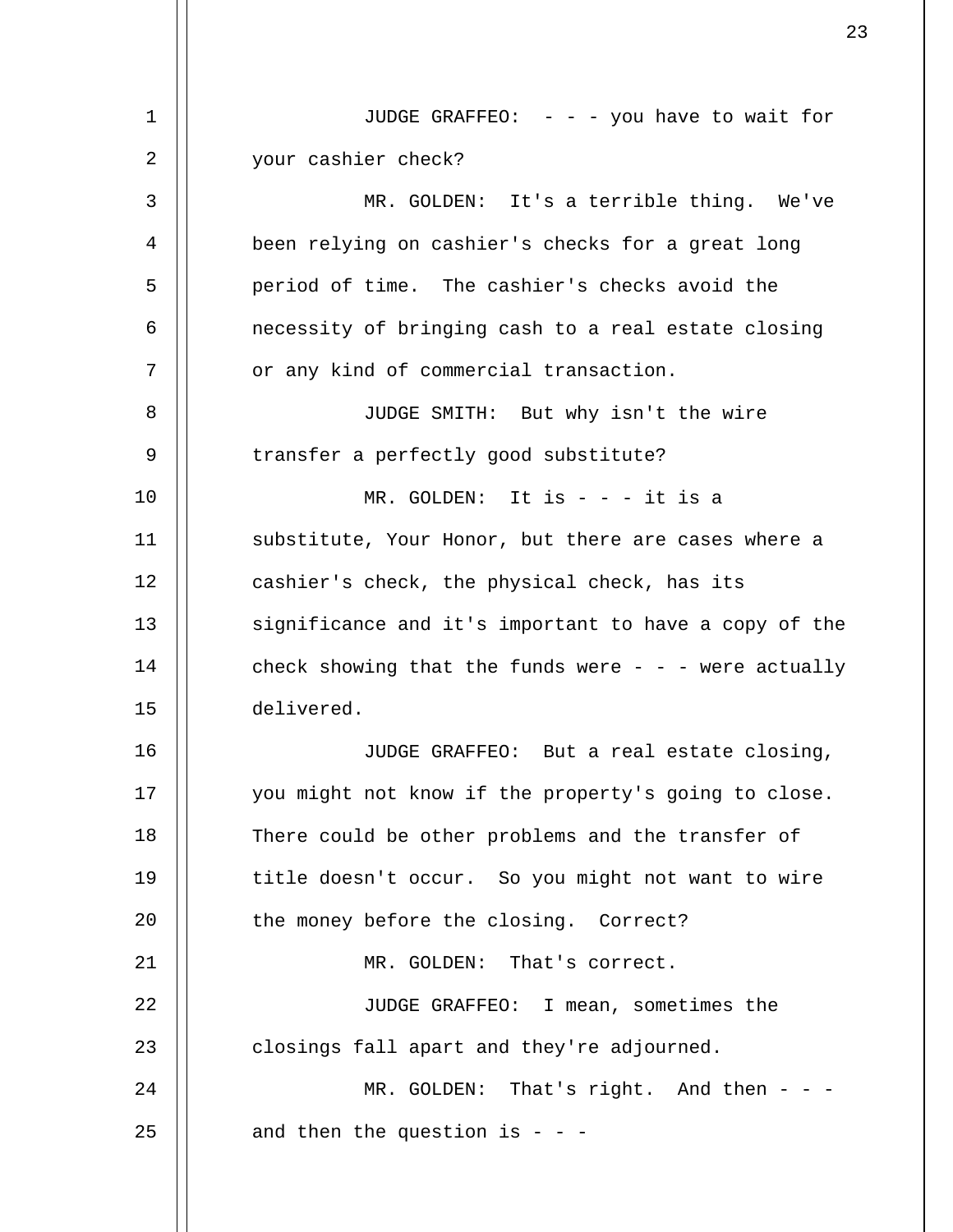| 1  | JUDGE GRAFFEO: That's why you have the                 |
|----|--------------------------------------------------------|
| 2  | cashier's check made out to you as purchaser - - -     |
| 3  | MR. GOLDEN: Right.                                     |
| 4  | JUDGE GRAFFEO: - - - instead of to the                 |
| 5  | seller, right?                                         |
| 6  | MR. GOLDEN: Correct. There would be a                  |
| 7  | problem as to when the wire transfer would go          |
| 8  | through. The $-$ - $-$ the commercial community relies |
| 9  | on cashier's checks. It's $a - - i$ t's a very         |
| 10 | valuable instrument. The banks have created this       |
| 11 | instrument to assure payment, and $-$ - $-$ and to     |
| 12 | protect the payee. The courts have taken an            |
| 13 | exception to this rule, and they've - - - they've      |
| 14 | recognized broad - - -                                 |
| 15 | JUDGE ABDUS-SALAAM: Why wouldn't a                     |
| 16 | certified check be $a - -$                             |
| 17 | MR. GOLDEN: Pardon me, Your Honor?                     |
| 18 | JUDGE ABDUS-SALAAM: Why wouldn't a                     |
| 19 | certified check be a good substitute?                  |
| 20 | MR. GOLDEN: Well, a certified check is                 |
| 21 | still the obligation of the drawer. In a cashier's     |
| 22 | check, the obligation now becomes the obligation of    |
| 23 | the bank, not the drawer.                              |
| 24 | JUDGE ABDUS-SALAAM: But in a certified                 |
| 25 | check, the bank is certifying that there are funds in  |
|    |                                                        |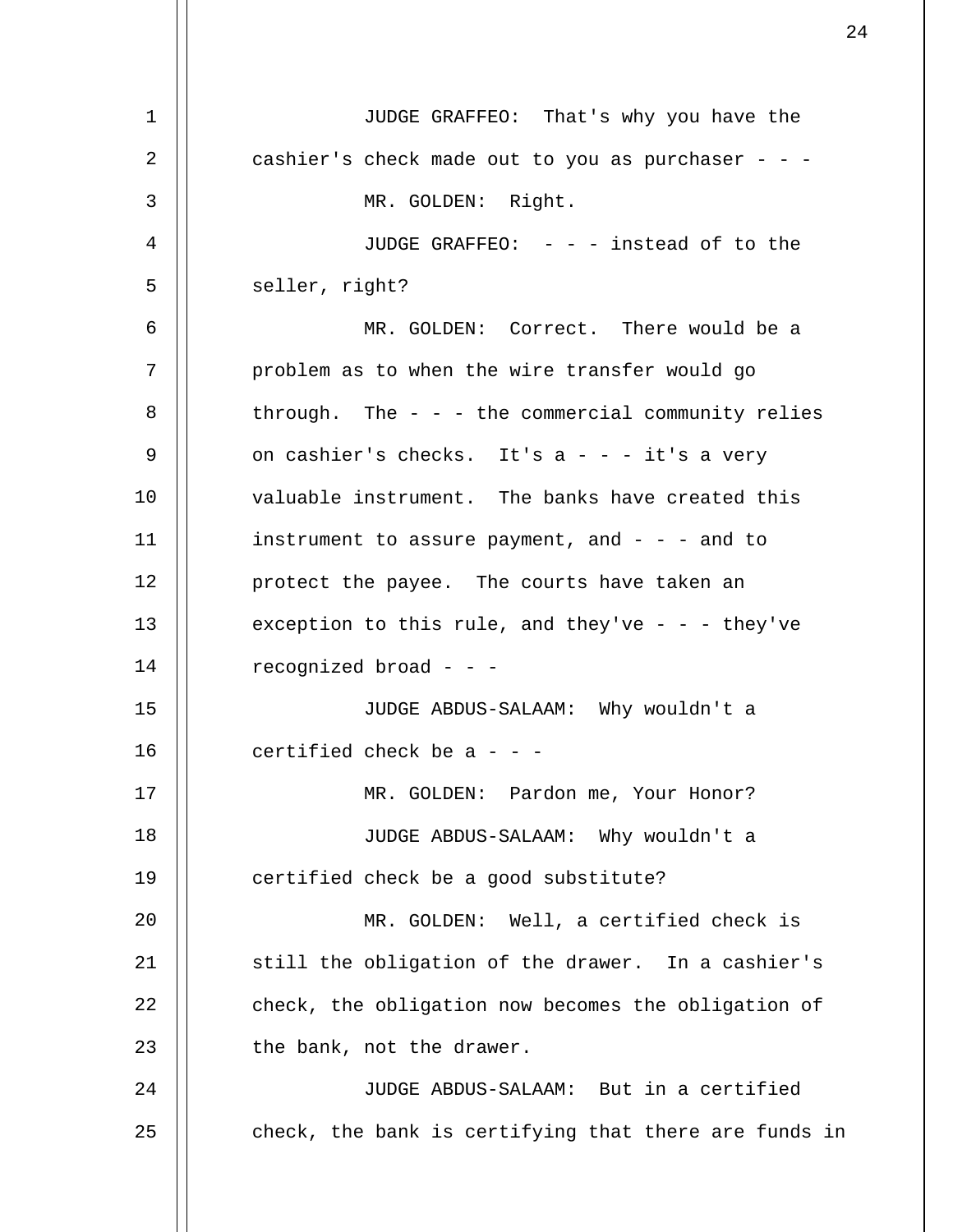1 2 3 4 5 6 7 8 9 10 11 12 13 14 15 16 17 18 19  $2.0$ 21 22 23 24 25 the depositor's account; otherwise the check wouldn't be certified, right? MR. GOLDEN: That's  $-$  -  $-$  that's correct, Your Honor. But a cashier's check provides that additional protection, because now it's not the - - it's not the drawer that  $- -$  well, now the drawer is the bank. The bank makes a personal obligation to the payee to pay. The bank becomes both the drawer and the drawee under 3-410(1). And that gives the payee even greater assurances of payment. JUDGE PIGOTT: Well, when you - - - when you do your real estate closings  $- - - 1$  mean, when you - - - when you say that the payment's due at the closing, you - - - you ask for cash or certified funds? MR. GOLDEN: Cashier's check. JUDGE PIGOTT: Is that part of your - - is that  $-$ MR. GOLDEN: Yes. CHIEF JUDGE LIPPMAN: Okay. Thanks, counsel. MR. GOLDEN: Thank you, Your Honor. CHIEF JUDGE LIPPMAN: Counsel, rebuttal? MR. GLICKMAN: Yes, thank you, Judge. I just wanted to touch on several points. First of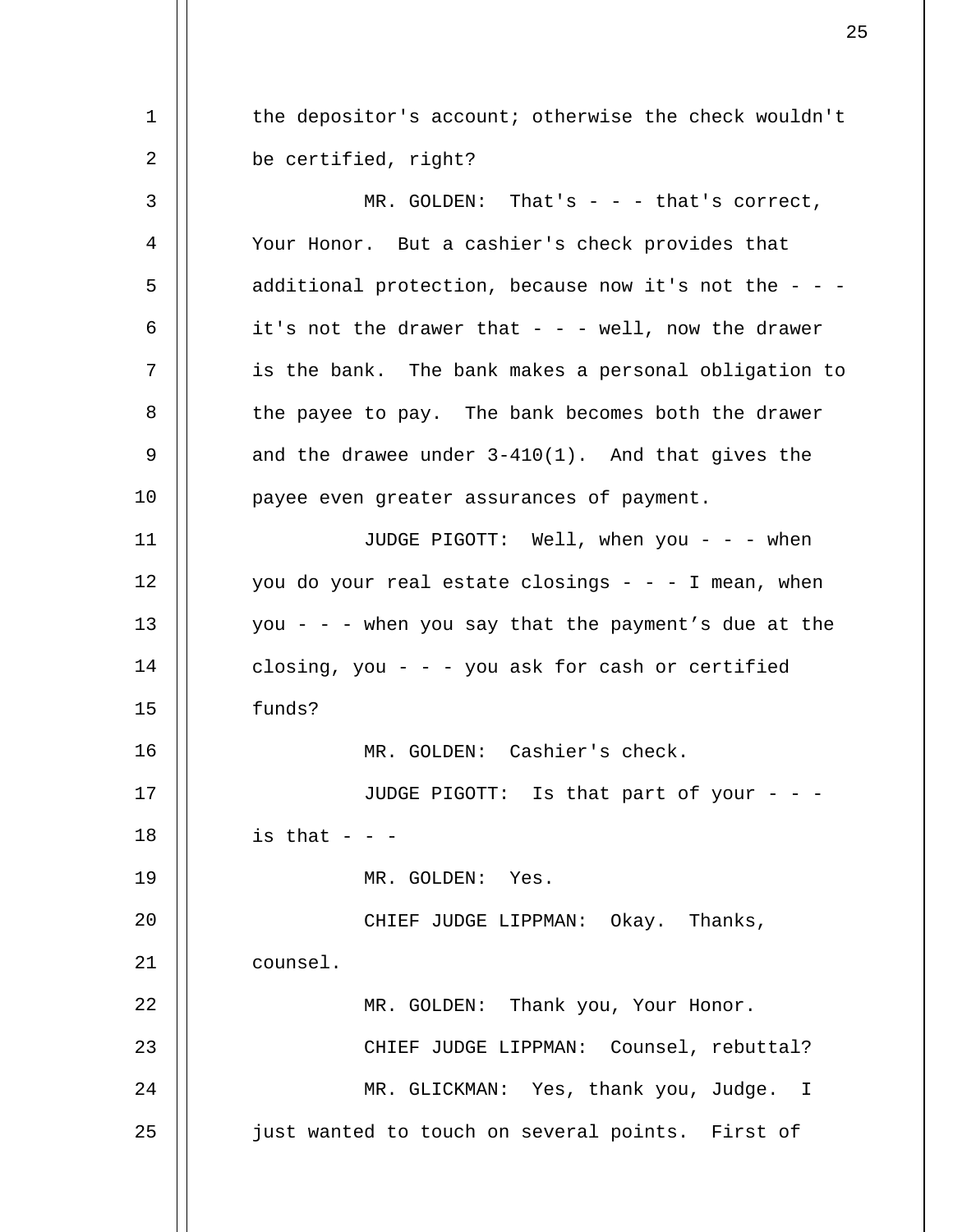1 2 3 4 5 6 7 8 9 10 11 12 13 14 15 16 17 18 19  $20^{\circ}$ 21 22 23 24 25 all, to your point about how plaintiff was the only one who was damaged, I think you said, because he was out of trust, and because he - - - he was reported -- - or the grievance committee got into his hair. Two things: it is  $- -$  - they  $- -$  - or the record, but the transactions between the parties themselves have been consummated. This  $- -$ JUDGE PIGOTT: Yeah, but that's a huge deal to be blown into the grievance committee whether you're innocent or not.  $MR. GLICKMAN: But - - - but - - - but wait$ a second, Judge. What coun  $-$  what plaintiff seeks in this action is the 300,000 dollars. It's not his money, and it's now - - -JUDGE RIVERA: You're saying he's no longer entitled to it, but  $-$  -  $-$  but if it's paid over to him, isn't that then about you and XOX's president or vice-president - - - whatever she was - - - resolving that, or her resolving that with his client? Right now it's about a check that you put your name and your funds behind, he says. MR. GLICKMAN: But what he is seeking in this action is the return of the 300,000. JUDGE RIVERA: Well, all right. MR. GLICKMAN: That's what this first cause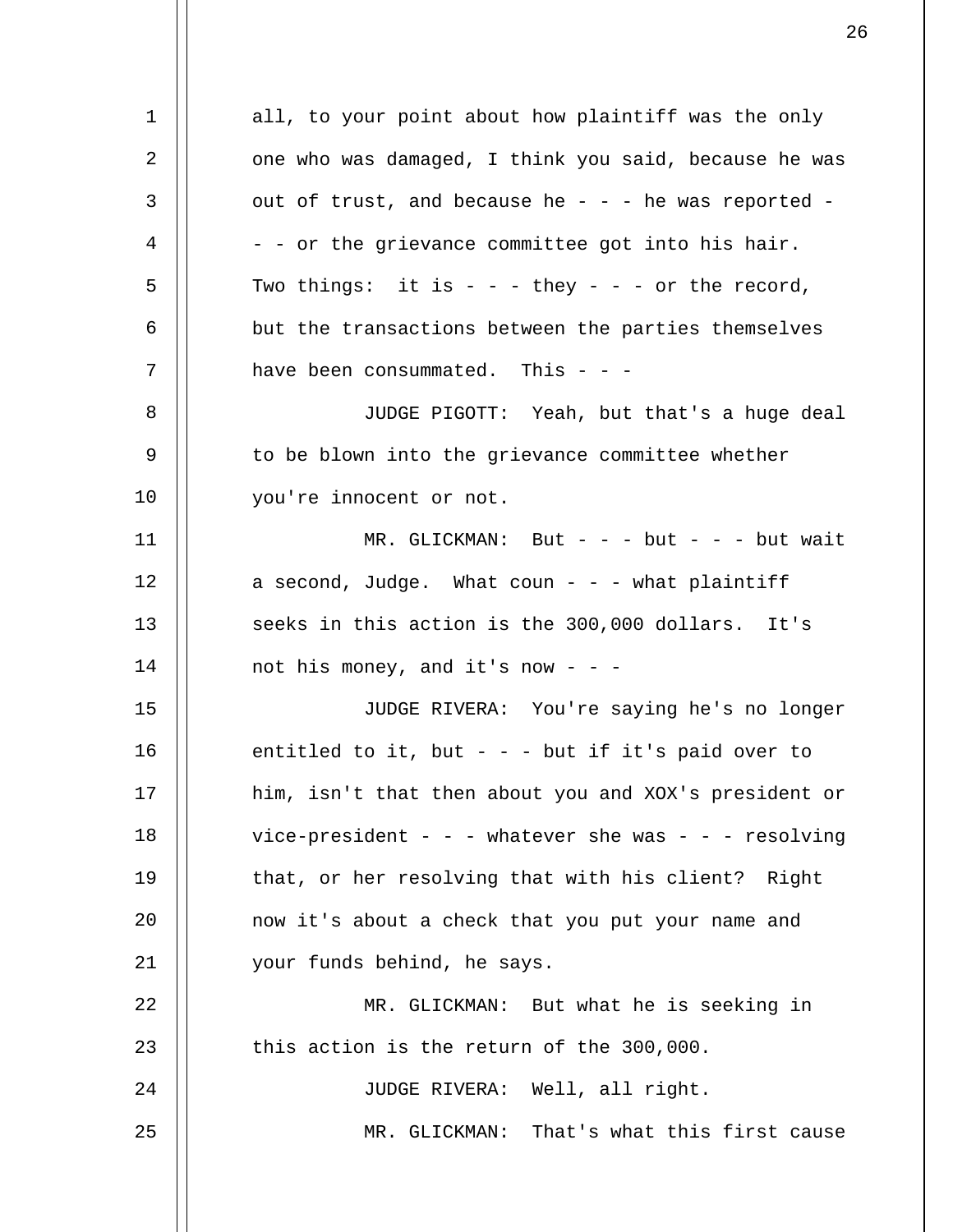1 2 3 4 5 6 7 8 9 10 11 12 13 14 15 16 17 18 19  $20^{\circ}$ 21 22 23 24 25 of action is. JUDGE SMITH: But he's clearly - - - he's -  $-$ MR. GLICKMAN: The first cause of action towards summary  $- -$ JUDGE SMITH: But he's clearly acting as a fiduciary. He's not going to take the 300,000 and spend it on a new house for himself. He's got to account to his clients. MR. GLICKMAN: Again, he's not a holder in due course. There's nobody to give it to. There's been discovery since then, and it's on the record. JUDGE SMITH: But why can't - - - why can't - - - why can't someone acting in a fiduciary capacity be a holder in due course? MR. GLICKMAN: Because as the Crossland - -- Crossland section - - - Crossland case says, he gives no value for it. He gives no value for it. If I could, since my time is limited, I just - - - I just wanted to touch on several things. The Turbine case specifically recognizes Gates and says, that one who is not a holder in due course sakes - - - takes subject to all defenses. To your point about what might happen at a closing, you're not giving somebody the keys.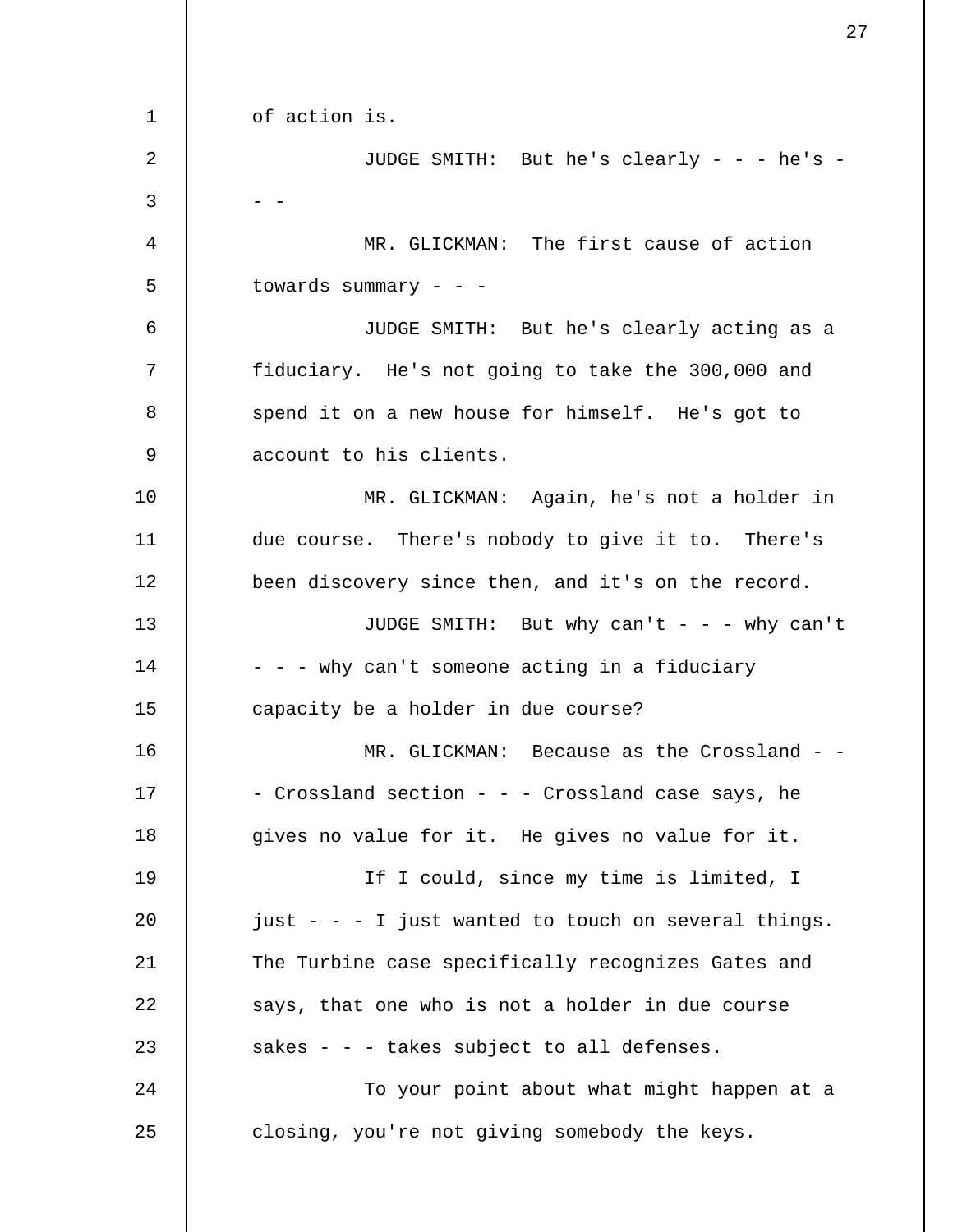1 2 3 4 5 6 7 8 9 10 11 12 13 14 15 16 17 18 19 20 21 22 23  $2.4$ 25 There's title insurance, and if there is a failure of consideration, because of fraud or lack of  $-$  -JUDGE PIGOTT: Oh, no, you're giving them the keys. You're giving them the keys. MR. GLICKMAN: But the title - - -JUDGE PIGOTT: At the closing, you're giving them the keys, and say, feel that weight on your shoulders. That's your mortgage; good-bye. MR. GLICKMAN: And the title company will satisfy if there is going to be an issue with a failure of consideration or fraud, which ultimately stopped the check. And - - - JUDGE ABDUS-SALAAM: Counsel, I - - - I would like to go back to something, you know, again, about the UCC, because you seem to be relying on the  $UCC - - -$ MR. GLICKMAN: Yes. JUDGE ABDUS-SALAAM: - - - for your position. So the UCC does say lack of consideration is a defense to a non-holder in due course, but the UCC, as I mentioned before, also says if someone who is not  $-$  -  $-$  a person, who gets one of these cashier's checks or cert - - - checks, and then relies - - - changes his or her position in reliance on that check in good faith, why can't they prevail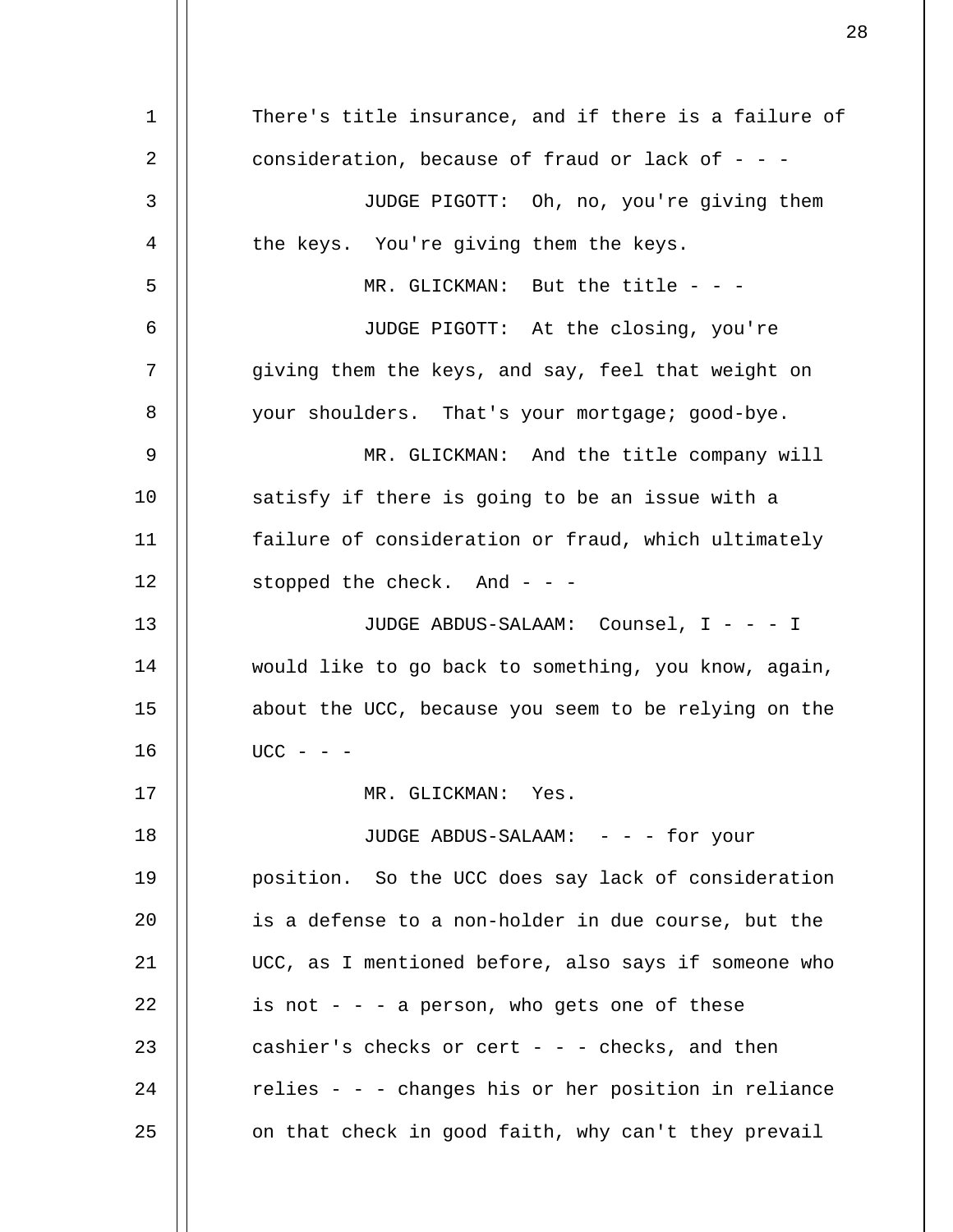1 2 3 4 5 6 7 8 9 10 11 12 13 14 15 16 17 18 19  $20^{\circ}$ 21 22 23 24 25 without having to pay consideration? MR. GLICKMAN: If that is the plaintiff's position, then he can establish that during discovery. That certainly isn't the case here. JUDGE PIGOTT: Why? Why wouldn't he have relied on it for the point that he paid money out of his trust account, thinking that that money was there, and then he's out of trust 100 and some thousand dollars? MR. GLICKMAN: But that goes to the return of the  $300,000$ . He's not - - -JUDGE PIGOTT: No, it's reliance. I'm just talking  $- - 1$ 'm picking up on what Judge Abdus-Salaam is suggesting.  $MR.$  GLICKMAN: But - - -JUDGE PIGOTT: There is reliance. MR. GLICKMAN: But that refers to the payment on the check. We're not talking about plaintiff's right to sue for damages. We're talking about a lawsuit brought  $- -$ JUDGE PIGOTT: But we are, because you - - - okay. MR. GLICKMAN: I'm sorry. JUDGE PIGOTT: You said he can't bring an action under the UCC because he's not a holder in due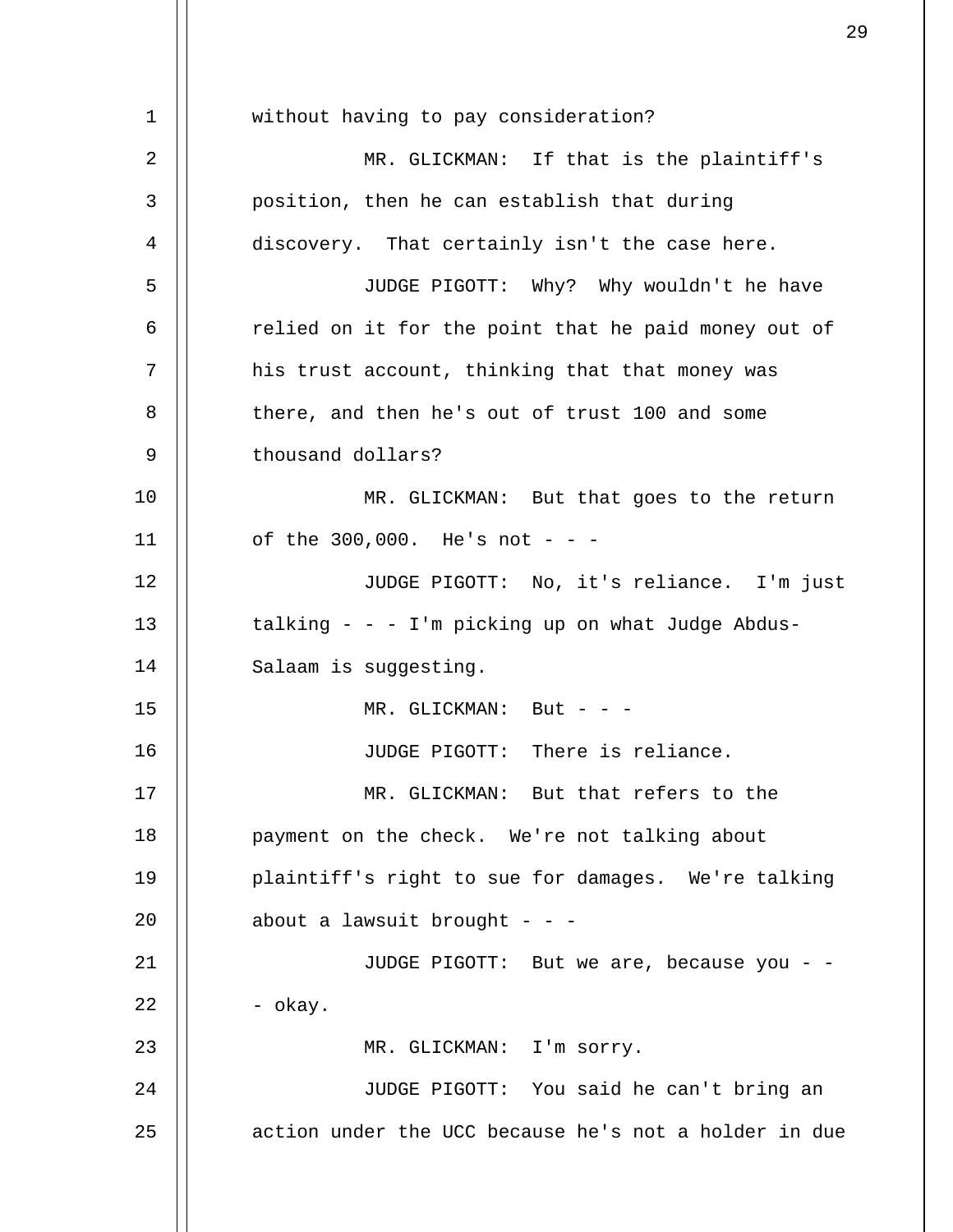course, and Judge Abdus-Salaam says you can if there's reliance  $- -$ MR. GLICKMAN: For - - -JUDGE PIGOTT: - - - and I'm suggesting there's reliance, which would mean he can bring the action. MR. GLICKMAN: He can't sue for return of the check or for - - - for payment of the proceeds of the check. CHIEF JUDGE LIPPMAN: Okay, counsel, thanks. MR. GLICKMAN: Thank you. CHIEF JUDGE LIPPMAN: Thank you both. (Court is adjourned)